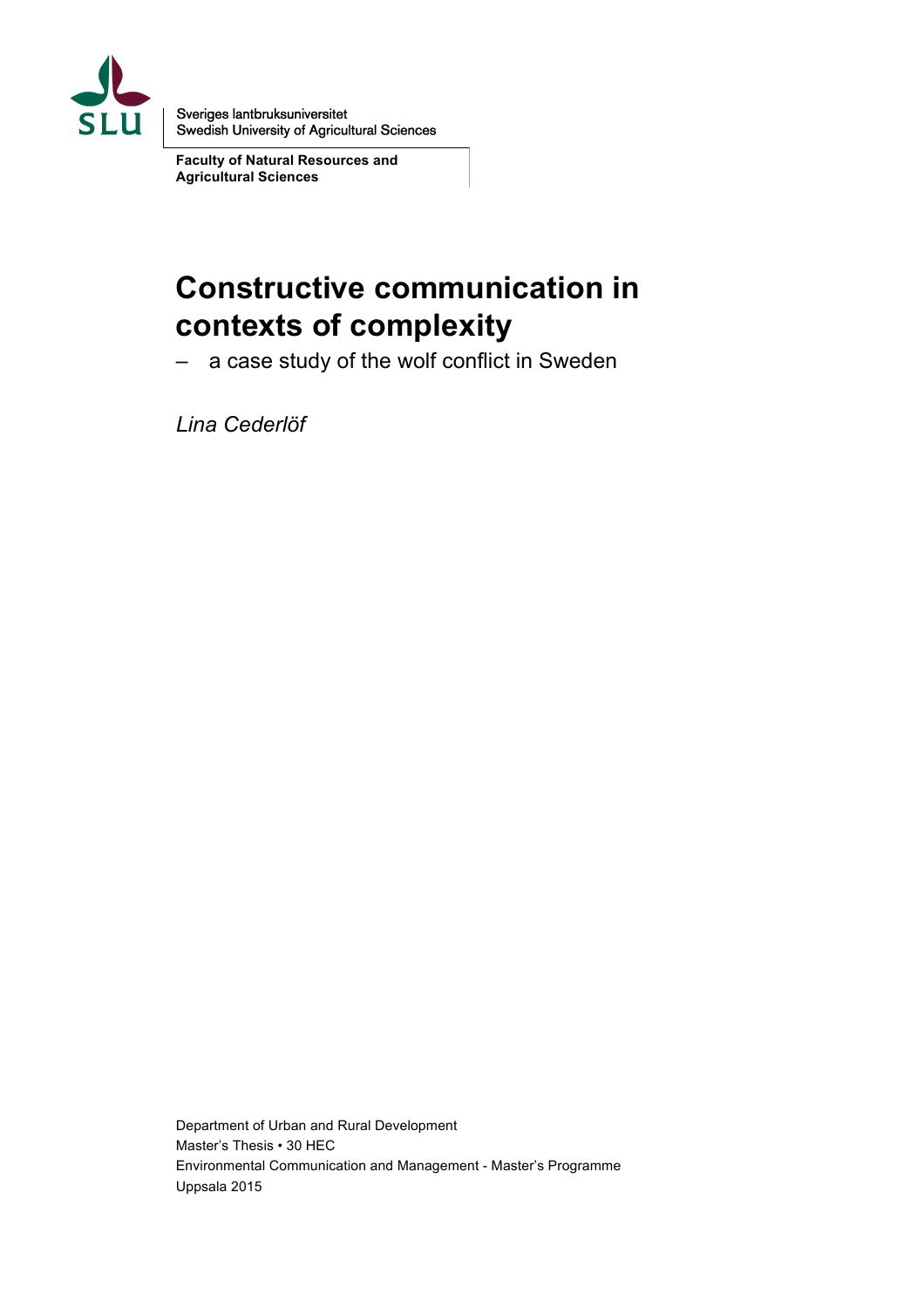## **Constructive communication in contexts of complexity**

- a case study of the wolf conflict in Sweden

*Lina Cederlöf*

| Supervisor:                                                                                 | Erica von Essen, Swedish University of Agricultural Sciences (SLU),<br>Department of Urban and Rural Development/Environmental Communication |  |  |  |
|---------------------------------------------------------------------------------------------|----------------------------------------------------------------------------------------------------------------------------------------------|--|--|--|
| Examiner:                                                                                   | Lars Hallgren, Swedish University of Agricultural Sciences (SLU).<br>Department of Urban and Rural Development/Environmental Communication   |  |  |  |
| Credits: 30 HEC                                                                             |                                                                                                                                              |  |  |  |
| <b>Level:</b> Second cycle (A2E)                                                            |                                                                                                                                              |  |  |  |
| <b>Course title:</b> Independent Project in Environmental Sciences - Master's thesis        |                                                                                                                                              |  |  |  |
| Course code: EX0431                                                                         |                                                                                                                                              |  |  |  |
| <b>Programme/Education:</b> Environmental Communication and Management – Master's Programme |                                                                                                                                              |  |  |  |
| <b>Place of publication: Uppsala</b>                                                        |                                                                                                                                              |  |  |  |
| Year of publication: 2015                                                                   |                                                                                                                                              |  |  |  |
| <b>Online publication:</b> http://stud.epsilon.slu.se                                       |                                                                                                                                              |  |  |  |
|                                                                                             |                                                                                                                                              |  |  |  |

**Keywords:** communication, environmental communication, complexity, wicked issues, communicative action, awareness, perspectives, wolf, roles, rationality, modernity

**Sveriges lantbruksuniversitet Swedish University of Agricultural Sciences**

Faculty of Natural Resources and Agricultural Sciences Department of Urban and Rural Development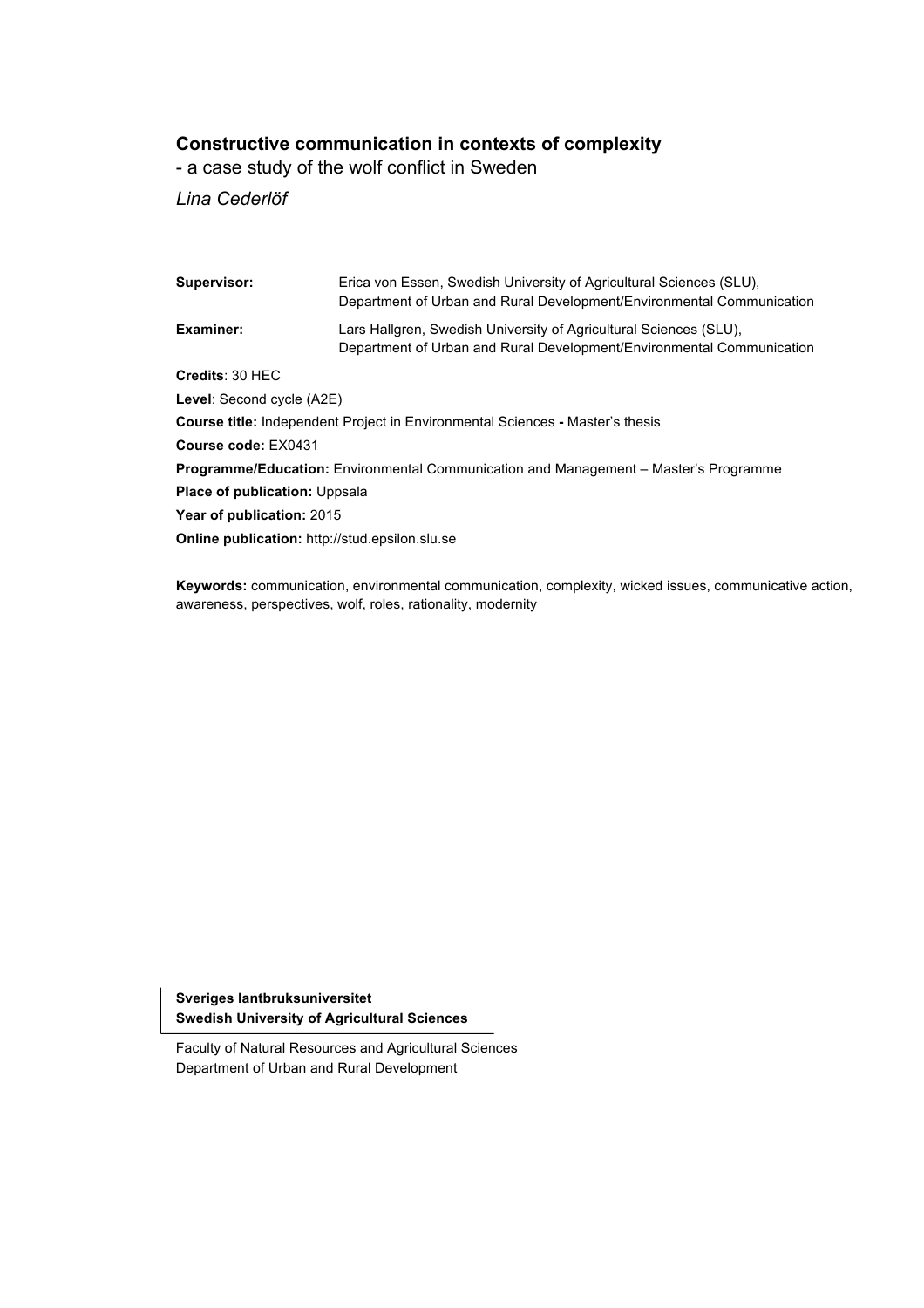## Abstract

Many societal issues of today are characterized by complexity and conflicts, which often arise as a consequence of multiple actors with divergent perspectives. The on-going wolf conflict in Sweden is one example of an issue commonly perceived as complex and with increasing polarization. The conflict is reflected in public communication about the issue where epithets such as 'wolf huggers' and 'wolf haters' are pitted against each other. By using the wolf conflict as a case, this study aims to explore approaches and experiences related to communication in wicked issues in order to reveal underlying factors, which may contribute to or inhibit constructive communication. The case study is informed by a theoretical framework, which draw from a broad understanding of the characteristics of wicked issues and further, through Habermas critical theory, positions such issues in relation to dilemmas of modern society. Jordan's awareness theory gives an operationalized view from organizational theory. A phenomenological approach is applied and the empirical material was collected through 11 in-depth semi-structured interviews with respondents from five different NGOs active within the domain of the issue. Empirical findings from the study are presented in five themes: (1) Conceptualizations of complexity, (2) Arenas for communication, (3) Conceptualizing goals for communication, (4) Perceptions of science and facts in communication, and (5) Multiple roles*.*  Underlying factors inhibiting constructive communication, appeared to pertain to (a) overreliance on scientific authority, (b) 'othering' of opponents, (c) communication as one way transmission of information with educative or strategic goals, (d) dramaturgy of media and (e) competitiveness of debate. The study opens up for discussion and further inquiry on how NGOs, management processes and arenas for communication can become better in supporting development of complexity awareness and constructive communication praxis.

*Keywords: communication, environmental communication, complexity, wicked issues, communicative action, awareness, perspectives, wolf, roles, rationality, modernity*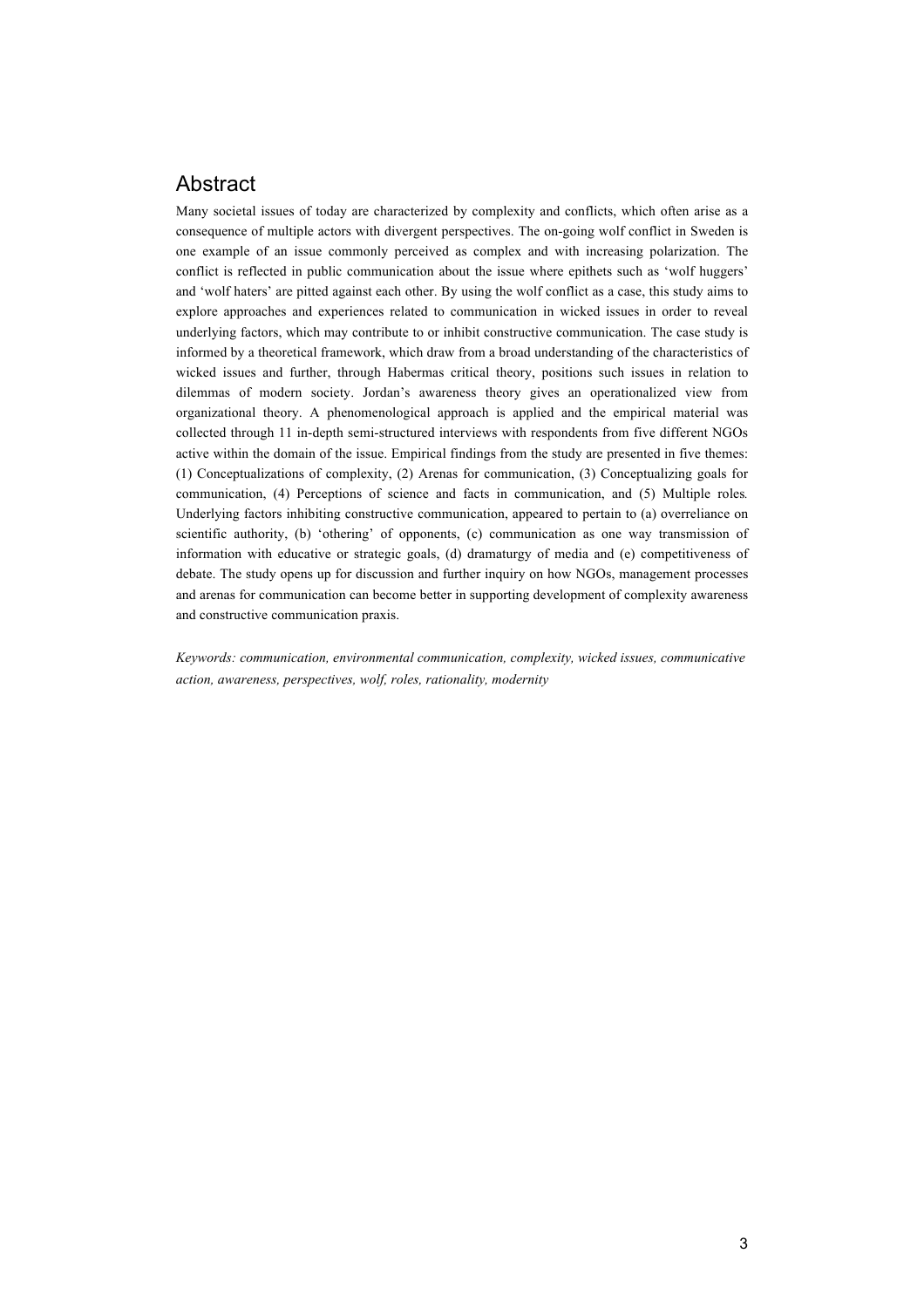## Acknowledgements

To Erica von Essen whose generous and professional supervision and support made it possible for me to explore a topic that was of great interest to me.

To all of you at the master programme Environmental Communication and Management for contributing to new perspectives on communication and natural resource management.

To David for your love, patience and unrestricted ground service at home.

To friends, and especially Linda, Sara, Mani and Joakim, for an unforgettable period in Uppsala.

And to all of you who openly shared your experiences and stories, which deepened my understanding and laid the foundation for this thesis.

Many grateful thanks, Lina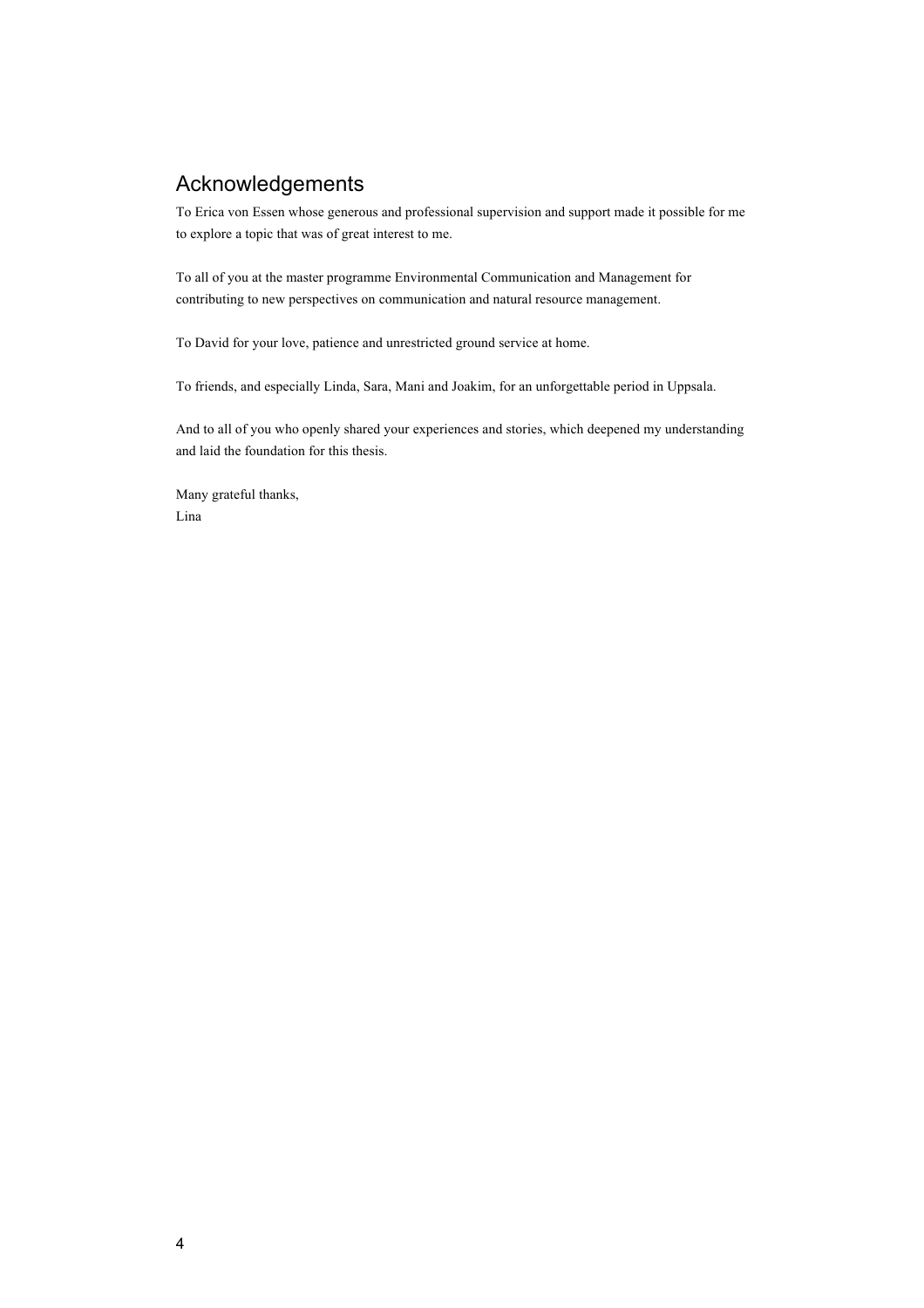# Table of contents

| 1 |     |                                                           |  |
|---|-----|-----------------------------------------------------------|--|
|   | 1.1 |                                                           |  |
|   |     |                                                           |  |
|   | 2.1 |                                                           |  |
|   | 2.2 |                                                           |  |
|   | 2.3 |                                                           |  |
|   |     |                                                           |  |
|   | 3.1 |                                                           |  |
|   | 3.2 |                                                           |  |
|   | 3.3 | The role of awareness when managing complexity 15         |  |
|   | 3.4 |                                                           |  |
|   |     |                                                           |  |
|   | 4.1 |                                                           |  |
|   | 4.2 |                                                           |  |
|   | 4.3 |                                                           |  |
|   | 4.4 |                                                           |  |
|   | 4.5 |                                                           |  |
|   |     |                                                           |  |
|   | 5.1 |                                                           |  |
|   | 5.2 | Implications of blind spots and possible ways forward  31 |  |
| 6 |     |                                                           |  |
|   |     |                                                           |  |
|   |     |                                                           |  |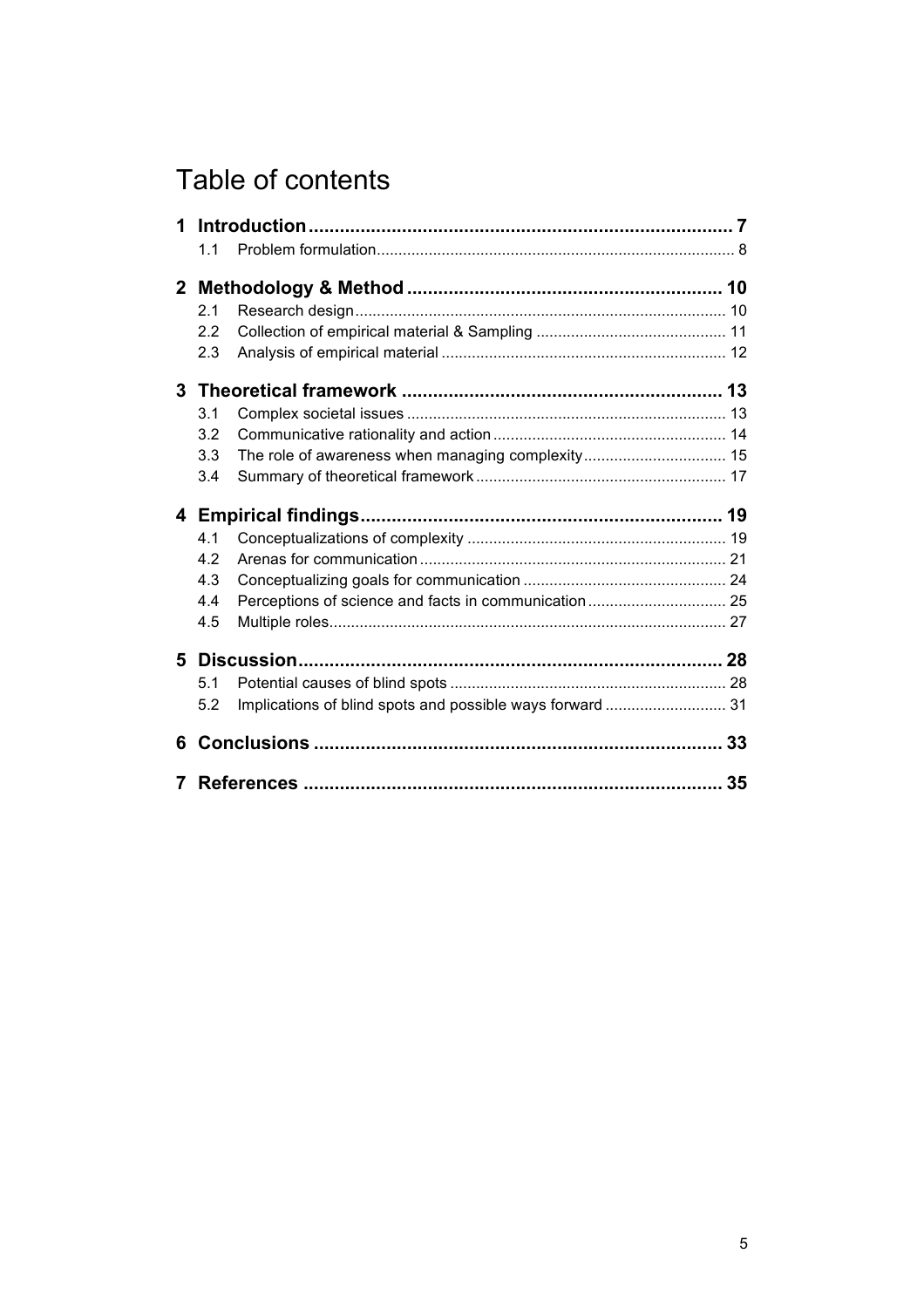# **Translations**

The Swedish Association for Hunting and Wildlife Management - Svenska Jägareförbundet

National Association of Huntsmen – Jägarnas Riksförbund

The Swedish Society for Nature Conservation – Svenska Naturskyddsföreningen

The World Wide Fund for Nature - Världsnaturfonden

The Swedish Carnivore Association - Rovdjursföreningen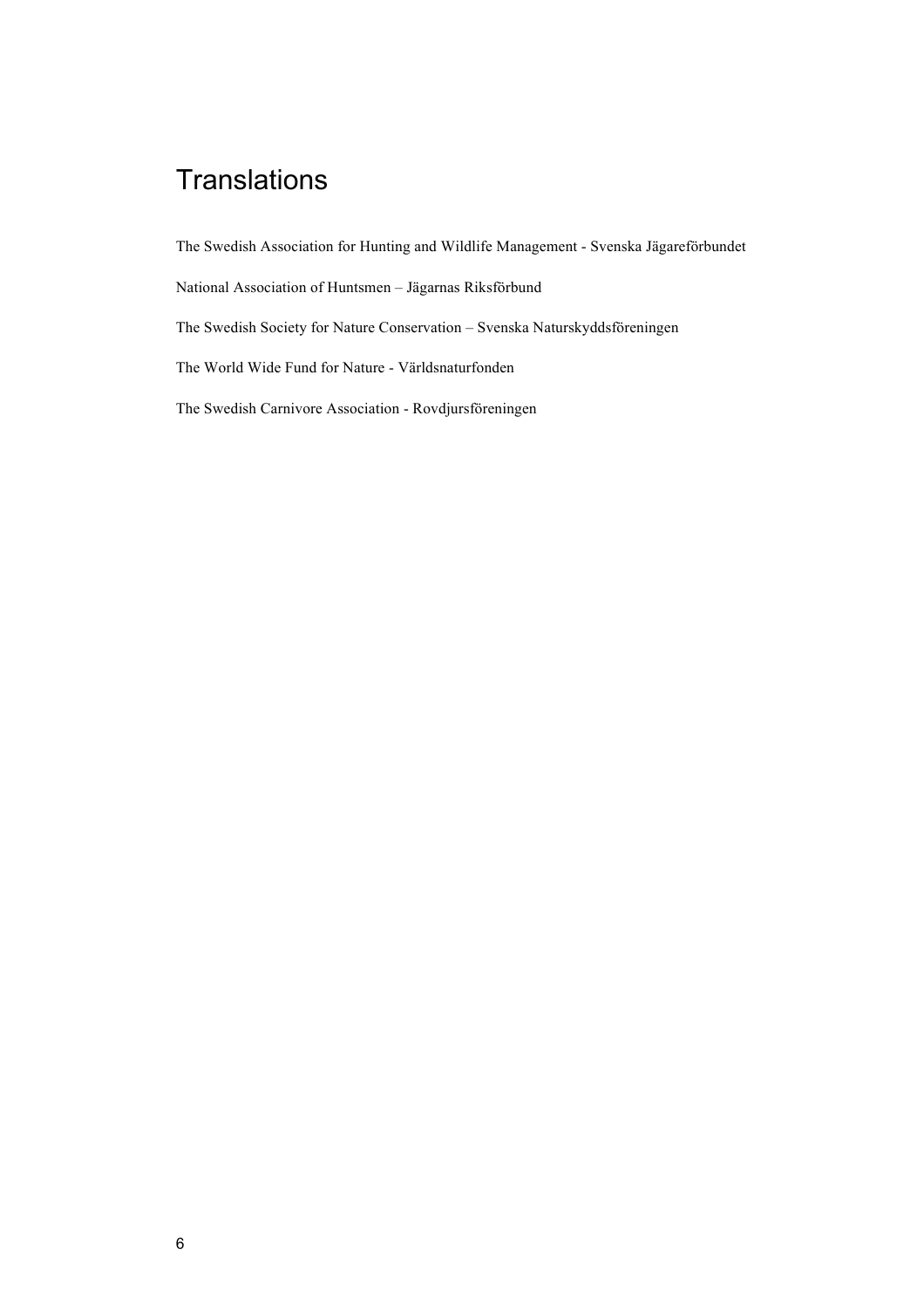## 1 Introduction

*This chapter gives an introduction to the selected case as well as the ideas and concepts on*  which the thesis is further built upon. It ends with a description of the problem and *presentation of the research objectives.*

People say; 'we live in a complex world'. This may be heard when discussing issues that we experience as difficult to overview and manage and when we are not sure or cannot agree upon what is right and what is wrong. We live in a world with complex societal issues, or so-called wicked problems, referring to issues that are ill-defined and characterized by uncertainty and change (Rittel & Webber, 1973). One can say complexity and conflict are phenomenon often emerging together. Issues within the field of natural resource management are, for instance, commonly perceived as complex and controversial in this way. The reasons for complexity to arise are many but one such is the involvement of many actors with different interests and perspectives. (Hallgren & Ljung, 2005). The ongoing wolf conflict in Sweden is one example that many would describe as highly complex and where polarization among the actors is palpable and potentially increasing (Essen et al., 2015). As a large carnivore, the wolf is protected under the EU's habitat directive. From having been extinct in Sweden, as a consequence of human activity, the populations are now stabilizing and increasing due to the strict EU protection (European Commission, 2015). Indeed, the populations are today the largest in modern time. Studies shows the majority of Swedish citizens are positive towards the recovery of the wolf population and existence of wolf in general but the acceptance of the predator policy and political goals are found to be lower (Sandström et al., 2014). However, noisy discussions in the media testify to a profound conflict with polarized views (Herlitz & Peterson, 2011). This is reflected in for example heated debates, campaigns lobbying for wolves' safeguarding and news reporting about dogs and livestock attacked and killed. It is also apparent when epithets such as 'wolf huggers' are pitted against 'wolf haters' and when facebook-groups form around positions proclaiming either 'pro' or 'against'. Behind the voices that raise stand groups and organizations but also concerned individuals.

When we confine ourselves to our respective camps and erect trenches between positions, the potential for finding common grounds, new solutions and seeing the other side is circumscribed. We simplify and vilify the 'other' (Gergen et al., 2002) and obscure nuances that make up complex issues like wildlife conservation. On this view, and as reflected in the Swedish wolf conflict, the communication that takes place between camps is increasingly characterized by antagonism or one-way rhetoric toward the public, perhaps, to sway them to one's side. While this problem may be systemic or inevitable to a degree, scholars argue more constructive communication praxis is possible and that this should be cultivated in conflict situations (Krauss & Morsella, 2006). Indeed, in the highly networked society of today we also are offered lots of platforms and channels for expressing ourselves and for coming together at the table on contested issues. This is however contingent on willingness of the polarized parties to acknowledge the many sides of the issue and display openness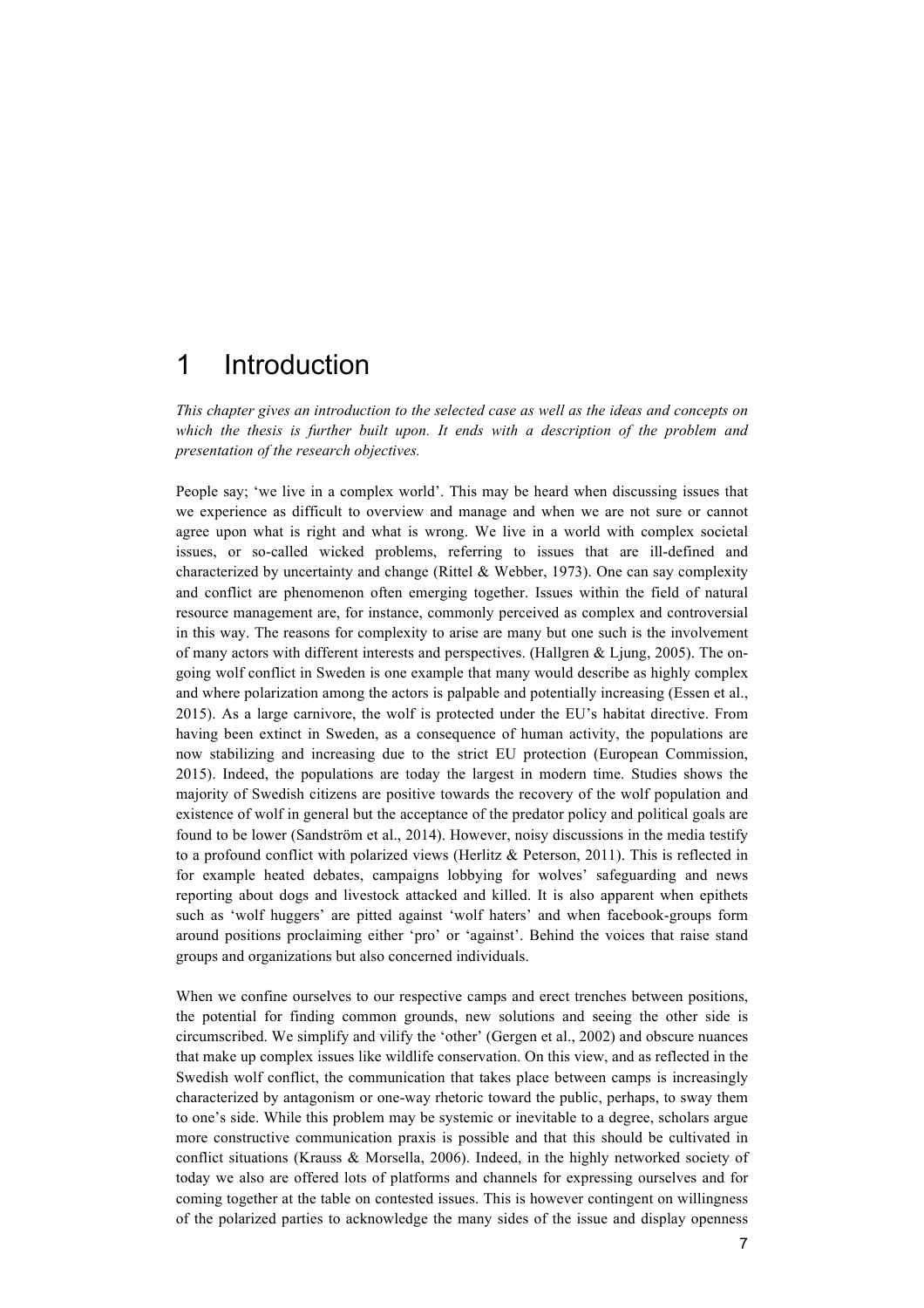toward other perspectives. Where, then, might such constructive communication praxis be found, and what characterizes these platforms and ways of discussing on the wolf issue?

To understand constructive communication, one may contrast the traditionally linear transmission of information (see Shannon and Weaver) of communication from a source to a receiver with that of the social constructivist view on dialogue (Cox, 2006). The former recognize communication as a process by which ideas held by one mind are conveyed to other minds, whereas the latter approaches communication in a broader sense in terms of social interaction. This view implies an active co-learning process where meaning is created in collaboration among the participants as a joint understanding. Essential is also the understanding of a communicative manifestation, an utterance for example, as socially situated and thus it can only be understood in the particular context. (Krauss & Morsella, 2006). It is this understanding of communication, as social interaction and a process of colearning rather than transmission of information, on which this study is further built upon.

Let us, then, relate communication to problems perceived within the field of natural resource management. As Cox (2006) illustrates when asking the question of 'Who has the right to speak for nature?' one can consider nature itself ethically and politically silent. Rather it is we, the humans, who attribute nature and its species with meaning and value. When viewed in this way, one can say when we identify a problem that problem is a problem just because we recognize a threat to an essential value we hold (Cox, 2006). In other words, problems can be viewed as socially constructed by humans and those problems emerge through our perspectives. This is so because we always understand a certain phenomenon through a certain perspective, which allows us to pay attention to some aspects of the phenomenon but also overlook other aspects (Hallgren & Ljung, 2005). So to speak, "what we see as reality is really a result of the perspectives we take on in social interaction" (Shibutani in Charon, 2010) and our differences in perspectives can explain why we sometimes have totally different ideas regarding an issue or situation.

With this understanding, how is it then possible for us humans, seeing the world through different perspectives, to at all understand each other and collaborate on complex issues like wolf conservation? Indeed, it is possible since we also have the ability to recognise the limits of our own perspectives, periodically inhabit others' point of view, and indeed even *change* perspectives in light of new information. In other words, we are able to see things from other and possibly new perspectives, from other people's perspectives and to develop and create new perspectives. Our capacity for perspective-taking and using multiperspectives is expressed in and enabled by the communicative acts, i.e. in the social interaction, which also enable us to understand each other. (Hallgren & Ljung, 2005). To sum up, the problems we perceive are contingent on our perspectives going into social interaction and, in turn, our perspectives develop through dialogue with others as we cultivate a communicative rationality that is responsive to intersubjective reason, rather than predefined private goals (Habermas). How we communicate with each other about issues therefore also determine if and how they will be managed (Hallgren & Ljung, 2005).

#### 1.1 Problem formulation

Communicative practice that furthers intersubjective understanding can, moreover, be considered as crucial for realizing the ideas of deliberative democracy. Deliberative democracy (according to for example Smith (2003)) promise institutions that promote democratic deliberation through dialogue and participative processes, oriented towards reaching intersubjective understanding. Accordingly, a deliberative democratic approach is in the context of this study considered as both desirable and feasible and thus constructive when managing wicked issues. However, and as stated above, such an approach is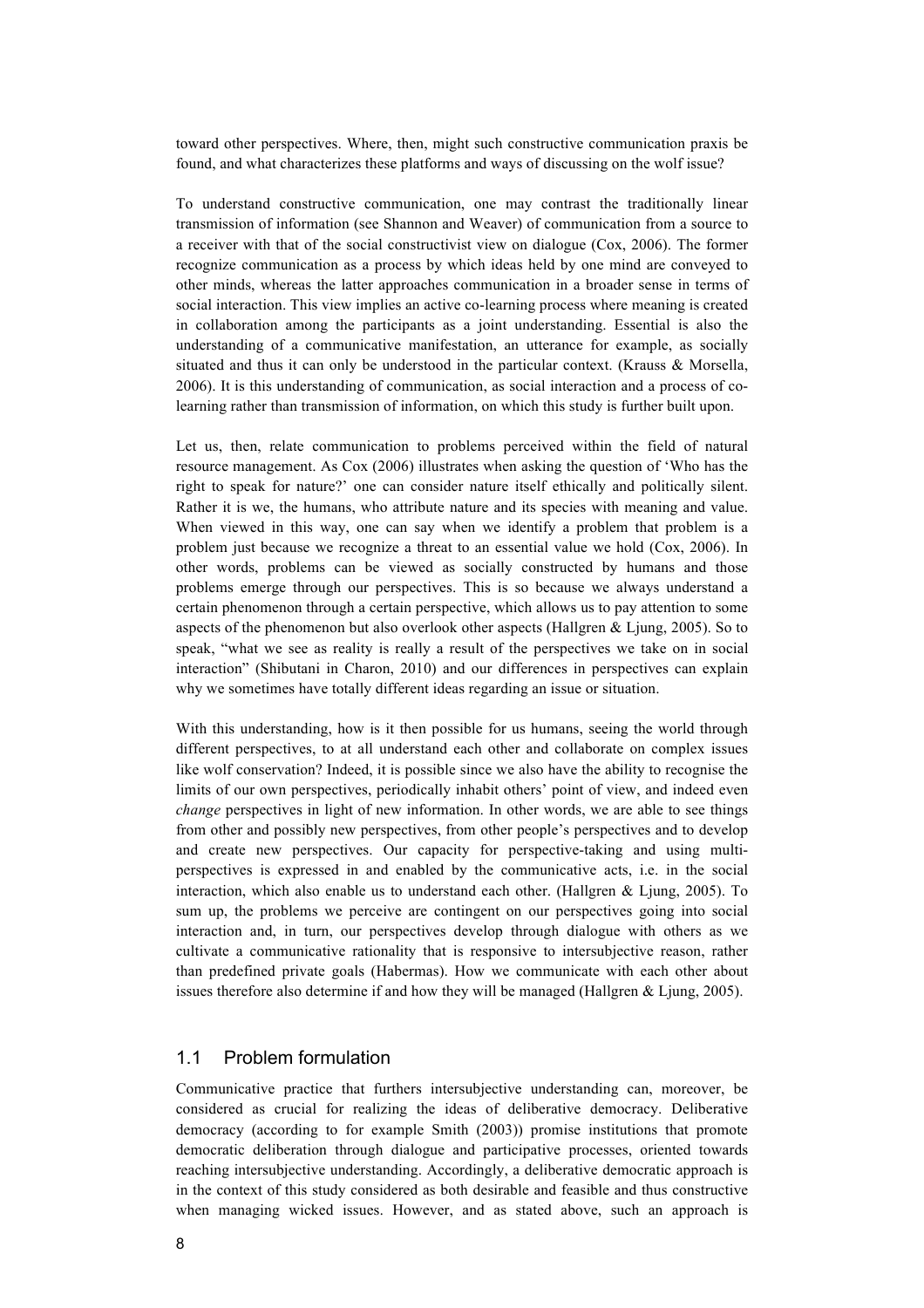facilitated by and arises only when the communicative practice that takes place is oriented towards reaching intersubjective understanding.

In this study, qualities such as perspective-taking in communication concerning wicked issues will be examined by using the wolf 'conflict' in Sweden. The subjects of this inquiry are key actors (defined as those associated with or in positions of public/external communication) within NGOs active on the wolf debate. A handful of NGOs are typically positioned on either side of pro- and against attitudes toward the wolf in Sweden, including animal rights and hunting organisations. The reported polarization between these NGOs raises questions as to the efficacy with which its employees are able and willing to transcend their perspectives in order to acknowledge the complexity of the wolf issue. Hence, a critical examination is needed as to how people within these organizations apprehend, attempt to do justice and relate to the complexity of the issue in their capacities as communication professionals. When and in what contexts of communication do they recognise complexity and relate critically to their own perspective?

The rationale of this examination is that the way we acknowledge and communicate about the complexity of wicked issues (insofar as we do so at all), can reveal some communicative platforms and pathways on the wolf issue that are more or less conducive to perspective-taking. For example, are communication channels intended to 'educate' the public necessarily fixed in terms of their predetermined perspectives, and the interlocutor in terms of his or her role as an educator? Oppositely, the study can reveal which platforms or ways of communicating tend to *reduce* perspective taking and therefore undermine prospects for acknowledging complexity. Uncovering these things can thus show where there is potential for improvement in terms of role and perspective-taking.

The overall aim of this study is thus to explore approaches and experiences related to communication in wicked issues, by using the wolf conflict as a case, in order to reveal underlying factors, which may contribute to or hinder constructive communication. Constructive, here, is then taken as communication that shows an openness to the potential transformation of opinions and the transcendence of prior perspectives in light of new input that reveal the full complexity of the issue. Accordingly, as the following research objectives describe, the study attempts to:

- 1. Identify the communicative expressions and manifestations of individuals within NGOs constructively relating to complexity of the wolf issue.
- 2. Explore how these expressions and manifestations appear, or are inhibited, in the communicative practices of the actors chosen for the study.
- 3. Evaluate constructive communication in terms of actors' ability to go beyond their predetermined roles and rationality.
- 4. Consider the causes and implications of findings on the ways we communicate when dealing with wicked issues in natural resource management.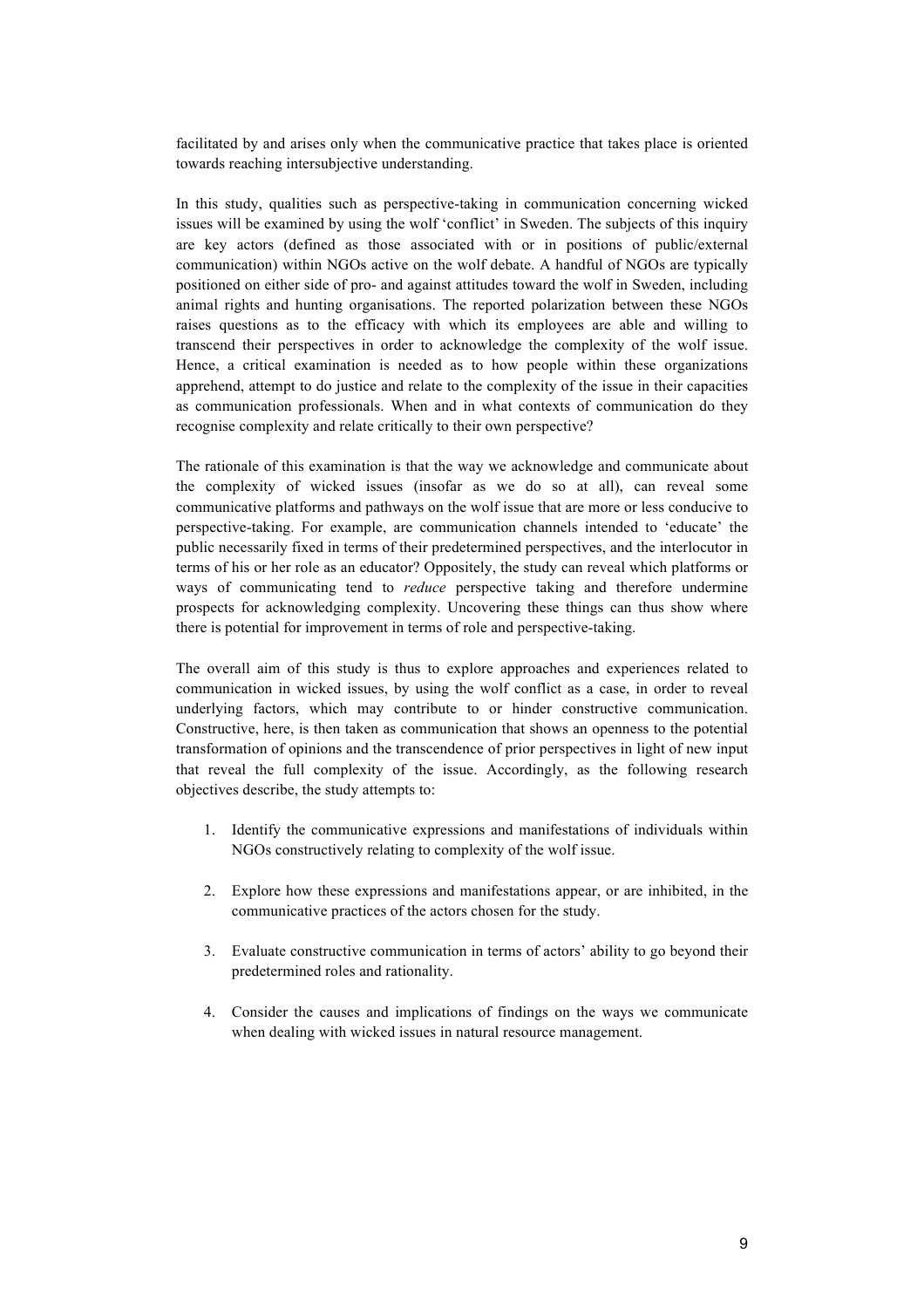## 2 Methodology & Method

*This chapter presents the methodological approach and methods of inquiry selected for this paper. The purpose is to make visible and provide an understanding for the research process in its entirety as well as choices made along the way. Thus, reflections concerning choices and possible constraints are integrated in this chapter.* 

## 2.1 Research design

The study has a qualitative approach since it aims to grasp the respondents' own subjective perceptions and experiences (Kvale  $\&$  Brinkmann, 2014) rather than provide quantitative understanding from a statistical and numerical point of view (Trost, 2010). Moreover, it has a phenomenological basis in seeking the subjective experiences of respondents. Phenomenology is a qualitative approach grounded in the phenomenological tradition of social science, which considers human action as a product of how people experience and interpret the world. Phenomenology thereby attempts to see things from the individual's perspective in order to understand the creation of meaning related to the individual's actions. So to speak, it studies social reality by recognizing this reality accommodates certain meaning-making processes and structures for the individuals who live, act and think there (Bryman, 2011). Therefore it opposes positivism, which stands for an epistemological position that instead advocates the use of natural scientific methods to the study of aspects of social reality (Bryman, 2011). The phenomenological basis places demands on the researcher to critically relate to their own ideas about the world so as to make way for the narratives and subjective meanings of the respondents.

Furthermore, the process of the inquiry is resting on abductive reasoning, which is best understood as an intermediate of deductive reasoning, i.e. working from a theory, and inductive reasoning, i.e. working from empirical data toward a theory. Abductive reasoning can be described as an iterative process whereby intuitive ideas are formed through the interplay of theoretical understanding and empirical findings, meaning it is to some extent based on experience but not confident and hence rather builds on an 'educated guess' of a certain phenomenon (Trost, 2010). This means that the fundamental epistemic and normative premises taken on constructive communication are already in place, but that findings from the subjective experiences of respondents will be openly coded to reflect emergent themes. Thus, abduction enables the researcher to be innovative in the findings but at the same time make use of a theoretical framework. The latter is rather a source of inspiration than something narrowly framing the empirical material.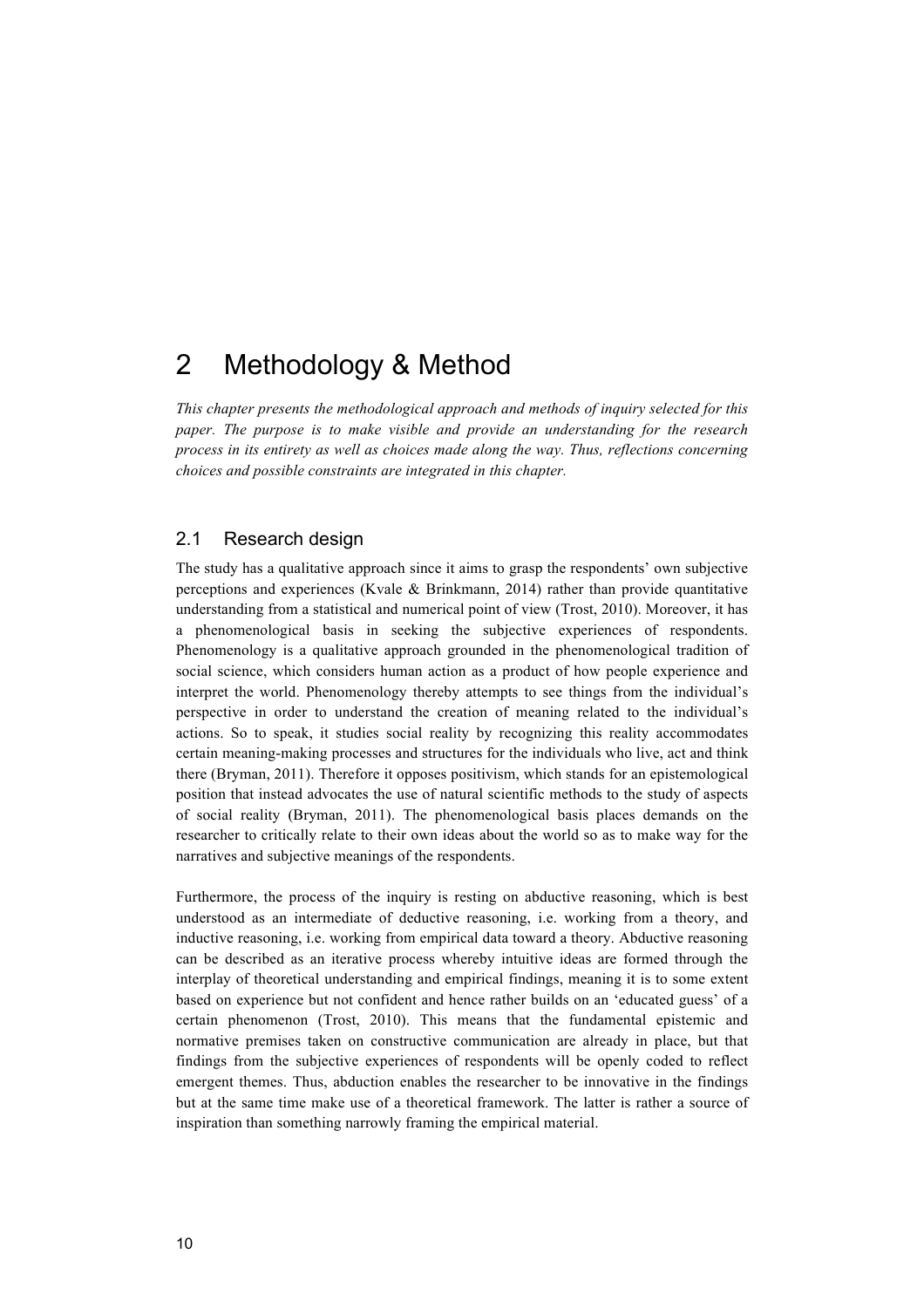## 2.2 Collection of empirical material & Sampling

As part of a phenomenological approach, the empirical material was collected through indepth semi-structured interviews. A total amount of 11 interviews were conducted with informants from five different organizations; (1) the Swedish Association for Hunting and Wildlife Management, (2) National Association of Huntsmen, (3) the Swedish Society for Nature Conservation, (4) the World Wide Fund for Nature and (5) the Swedish Carnivore Association. These organizations were chosen after a context of discovery and familiarisation with the wolf case study revealed them to be the most active NGOs within this issue. Activity was understood to comprise media presence, status among the public, funding and stakeholder positions in fora relating to wolf management, such as game management delegations. Henceforth, for the purposes of ensuring albeit limited anonymity for the respondents, the organizations will be addressed as either a "hunting association" or an "environmental organization", where the Swedish Association for Hunting and Wildlife Management and National Association of Huntsmen are treated as hunting associations and the Swedish Society for Nature Conservation, the World Wide Fund for Nature and the Swedish Carnivore Association are treated as environmental organizations. Five respondents worked at hunting associations and six respondents at environmental organizations. The respondents were chosen by the criteria of being in a communicative position within the organization. Communicative positions were interpreted in a broad sense and therefore the respondents were either employed as experts on predators/wolves, responsible for communication in one way or another or simply having a position where the wolf issue is central. Moreover, as a part of the anonymisation and since gender is not in focus of the study all respondents will be presented with the gender-neutral pronoun h/she.

Face-to-face interviews were preferable but due to some informants time and location constraints two interviews were conducted by telephone using the same interview guide. The latter followed a semi-structured format and was built up by five sub-themes where (1) concerned the wolf issue and descriptions of complexity, (2) was about the organization and perceptions of its role, communication and perspectives, (3) covered views and descriptions of other stakeholders, (4) embraced experiences of the respondent's own roles and finally (5) involved thoughts about the future and ways forward, a more detailed guide is presented in appendix 1. The interviews were conducted with a total length of between one hour and just over two hours depending on the respondent's time available and prioritized for the meeting. All interviews, except the two telephone interviews, were audio recorded after permission from the respondent and then fully transcribed from the recordings to written material for analysis. Audio recording is preferred since semistructured interviews contain open-ended questions where answers and discussions sometimes may diverge from the interview guide. As far as the telephone interviews were concerned, by using headphones and computer, these enabled a greater focus for taking careful notes and quotes simultaneously as the interview progressed.

The majority of the face-to-face interviews were held at the respondent's office, but in separated rooms. However, in a few cases colleagues to the respondent had access to the room and were, at least for a little while, able to take part of the interview. This might have had limiting effects on the narratives shared by the respondent. Also the fact that most of the interviews were held at the organizations' office might have influenced the respondent's ability to reflect critically about self and the organization insofar as different nuances pertaining to role taking might have been obtained when the respondent was interviewed in the home setting. In a couple of cases, however, the interview did take place in the respondent's home or at another office. All respondents were first contacted by telephone were the study was briefly presented and interviews booked either directly or afterwards through email contact. Thus, the informants did not know much about the aim of the study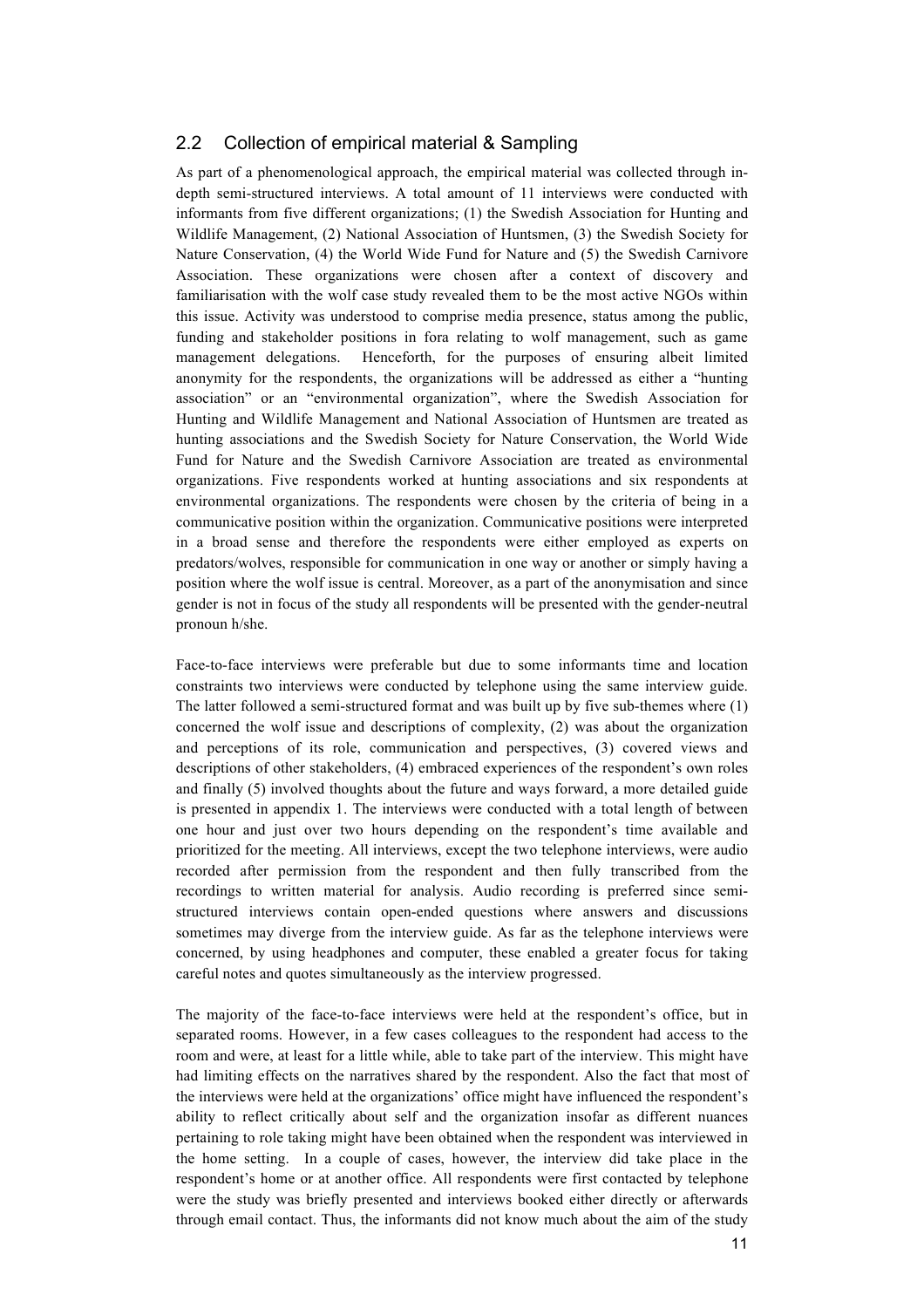before the interview took place and they were told they did not have to prepare anything. They simply got the information that the study was about communication in complex societal issues and that the wolf issue was chosen as a case study. Since the issue might be sensitive and for many people fraught with conflict it was also emphasized that I do not have any personal opinions regarding the issue in particular and absolutely no intentions to name and shame. Moreover, it was stressed that the results from the interviews will be presented anonymously, which is considered as important in order to create the best conditions for the respondent to speak freely. When the interview took place, another briefing of the study, including the purpose and general structure of the interview, introduced it. The respondent was given room for asking questions and practical matters such as recording and the time available for the interview was confirmed. Moreover, the respondents were encouraged to give answers and share reflections based on personal experiences, perceptions and thoughts. In most cases an informal chat began the interview before the conversation went over to the interview questions. The interview was rounded off with a debriefing in which the respondent could ask questions, some interesting point from the interview was discussed and the respondent got an opportunity to bring up additional thoughts. The initial briefing and closing debriefing, where also more informal topics were discussed, were considered as important in order to establish a good and trustful contact which may further the respondent's convenience to share freely and personally (Kvale & Brinkmann, 2009).

### 2.3 Analysis of empirical material

By following an abductive approach, analysis of empirical material was conducted through an iterative process between theory and collection of empirics. The collected empirical material were further analysed with an open coding approach where information were grouped into clusters in order to identify concepts and categories (Kvale & Brinkmann, 2014). Proto-themes were thus identified at an early reading of the data, which constituted a total of five themes to be presented in the results: (1) Conceptualization of complexity, (2) Arenas for communication, (3) Conceptualizing goals for communication, (4) Perceptions of science and facts in communication and (5) Multiple roles. The constitution of the final themes was informed by awareness of the theoretical framework so as to facilitate analysis in the final chapter.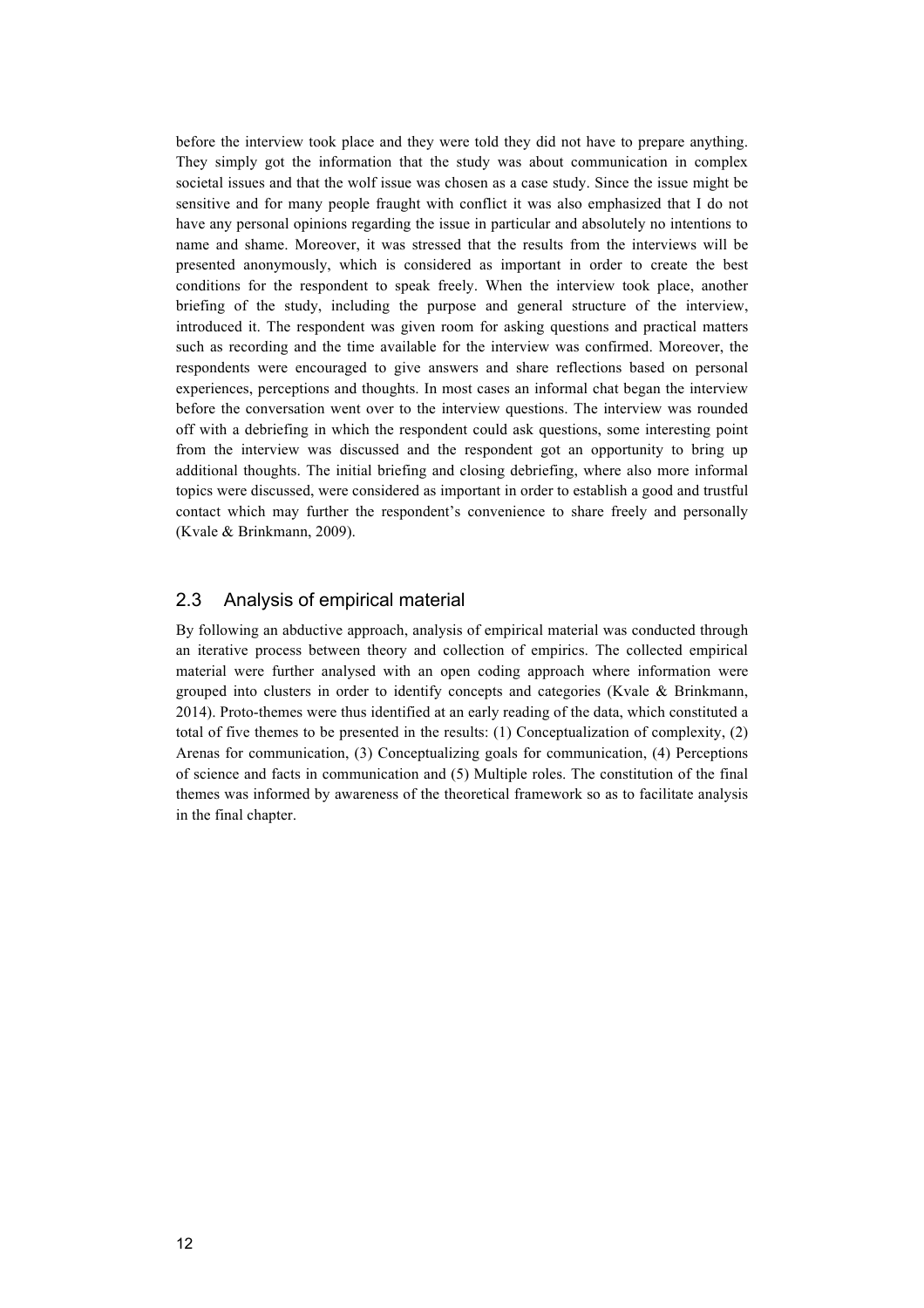## 3 Theoretical framework

*This chapter presents the theoretical framework developed for the paper by providing a deeper understanding of the theoretical aspects of (1) Complex societal issues (2) Communicative rationality and action and (3) The role of awareness when managing complexity. The chapter is tied together through a final section that discusses how the selected theory relate to each other as well as benefits of the theoretical framework.* 

### 3.1 Complex societal issues

Complex societal issues can be framed by the concept of 'wicked problems', which was coined by Rittel & Webber (1973) when investigating why social planning problems were so resistant to resolution. Such so called wicked problems were analysed in contrast to 'tame problems', referring to problems that may be complicated but nonetheless definable and soluble. One can say tame problems only hold a limited degree of uncertainty since there always is a right answer or solution to the problem. Thus, such problems are akin to, for instance, puzzles, mathematics or chess, and science has through the years developed to deal with them. Wicked problems, on the other hand, are inherently different from the problems managed by science since they are ill-defined and often unresolvable. In contrast to tame problems, one can say they hold a high degree of uncertainty, are affected by constant change and there is never an answer or solution to a wicked problem. So to speak, you cannot say what is right or wrong and thus you can only make things better or worse ideally wicked problems are re-solved over and over again (Rittel & Webber, 1973). Conklin (2005) describes six typical properties of wicked problems as follows: (1) you do not understand the problem until you have developed a solution, (2) wicked problems have no stopping rule, (3) solutions to wicked problems are not right or wrong, (4) every wicked problem is essentially novel and unique, (5) every solution to a wicked problem is a oneshot operation and (6) wicked problems have no given alternative solution.

13 When speaking about complexity in this way, one evokes premises of soft systems thinking. Crucial to soft systems thinking is the recognition of perspectives as contingent on where in the system one is positioned and, hence, this approach refers to wicked issues as issues consisting of innumerable interacting worldviews within a defined system boundary. This is grounded in the understanding that all people within the system have different positions and thus different taken for granted assumptions about the world which often are unexamined and unconscious but always influence how we see the world (Checkland  $\&$ Poulter, 2006). The field of social science explain wicked issues in similar ways, simply as a result of subjective frames and multiple understandings of an issue (Grint, 2008). In other words, people always understand issues in different ways since we see it from different perspectives. The perspectives work as filters through which the issue is viewed and explanations and solutions derived, which further results in divergent views and definitions on both solutions and problem descriptions. Profound disagreement may arise as a result of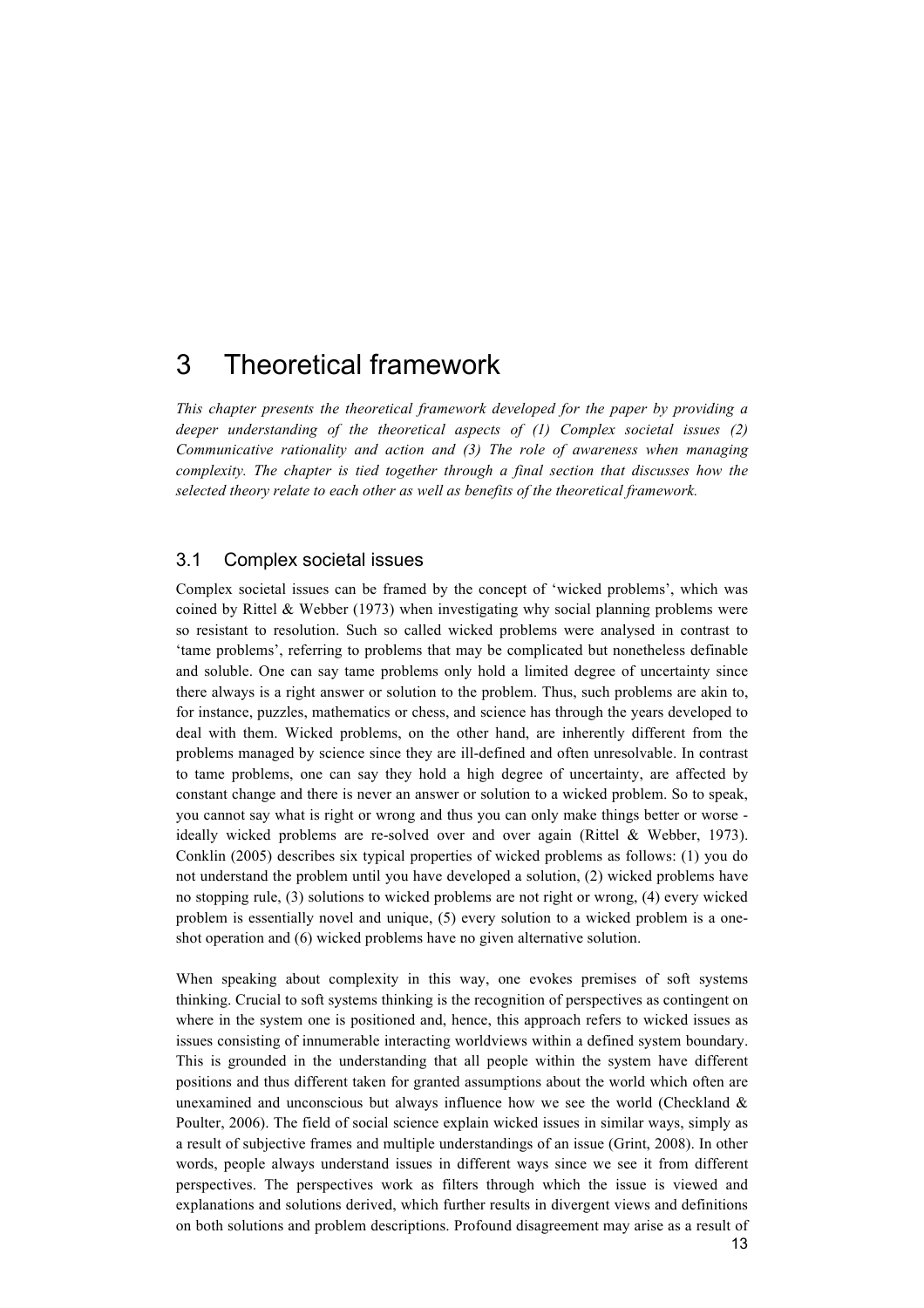this perspective phenomenon, which can be considered a central characteristic of wicked issues (Chapman, 2009).

### 3.2 Communicative rationality and action

When understanding complex societal issues as ill-defined and unresolvable by traditional science, due to their wicked characteristics and social composition, it is imperative to position such issues in relation to the beliefs of modern society. How might we understand the perseverance of for example polarized positions on a wicked issue? In what follows, Habermas' critical theory, in particular The Theory of Communicative Action, is used to clarify modern dilemmas that pertain to rationality, which may be said to evoke a more robust political formulation of 'perspective' described in the above paragraph.

Habermas and *The Theory of Communicative Action I & II* (1984) acknowledge rationality tied to two separated realms of society; the life-world and the system. Habermas, whose social theory is grounded in the theory of language and communication, describes the lifeworld as the subjective realm compromised of worldviews, i.e. values and understanding culturally developed through intersubjective communication. The system, on the other hand, consists of society's structures and institutions, which is characterized by instrumental and technological rationality. The two realms of society are described as separated in the sense that the complexity of the life-world and the rationality of the system are growing and consequently they become more and more differentiated, i.e. the instruments of society´s structures and institutions are increasingly separated from social life, norms and values (Habermas, 1987). This differentiation process results in the presence of different forms of language, for instance ethics and science, which lean on different truths and validity claims. Moreover, Habermas states the process of modernization entails instrumental and technological rationality of the system not only to differentiate from but also to colonize upon the life-world. So to speak, paradoxically the system is on one hand rationalizing the life-world but on the other hand it is also dependent on the life-world. This, since the life-world defines the existence of the societal system as a whole. Hence the systemic instruments, Habermas claims, need to be anchored in the lifeworld (Habermas, 1987).

Habermas' theory of communicative action can be understood, in part, as a critique and an amelioration that builds upon Weber's (Dillon, 2014) understanding of instrumental rationality as the optimizing mean for achieving goals, i.e. purposive rationality. Habermas claims this is a reduction of rationality and seeks for a broader concept involving action orientation and worldviews (Habermas in Elling, 2008). Thus, he coins the concept of communicative rationality, which arises as a result of free and consensus focused communication among actors, i.e. through communicative action. Habermas (1984) states *"the aspects of rationality of action that we found in communicative action should now permit us to grasp processes of societal rationalization across their whole breadth and no longer solely from the selected viewpoint of the rationalization of purposive action"*.

Habermas describe communicative action distinct from instrumental action and strategic action, within a two-fold system of orientation: towards success and towards consensus. One can say instrumental action is non-social and oriented to success through technical rules of action, whereas strategic action is social and oriented to success through following rules of rational choice to influence decisions of rational opponents. Communicative action is also social but differs in that sense that it is oriented towards reaching mutual understanding. This means the actions by the involved actors are coordinated not by own purposive rationality, i.e. actions oriented towards egocentric goals, but towards reaching understanding through intersubjective communication (Habermas in Elling, 2008).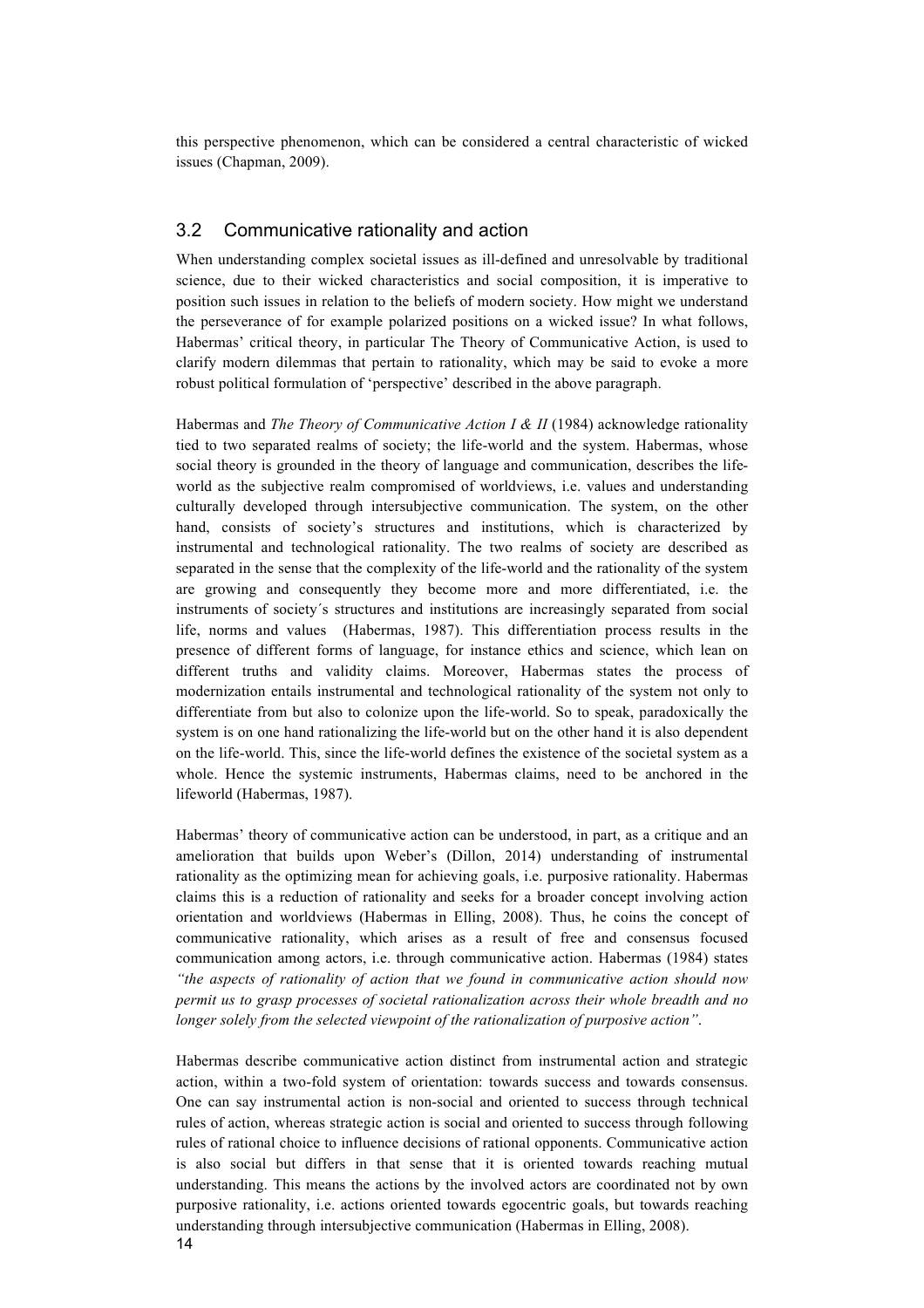Moreover, Habermas (1984) claims the rationality leading action oriented towards success is actually derived from action oriented towards reaching mutual understanding. There is a notion of action being transferred from language and intersubjective communication to so called steering media, such as money, power and influence, which allow consensusoriented communication to be by-passed. Indeed, the process where the life-world is being colonized by instrumental rationality occur when ideas of steering media gains communicative power, resulting in political and moral questions being managed through science and economics by technocrats. Thus, communication is being systemically distorted and the discursive process comes to its terminus.

In Habermas' critical theory society is recognized as resting on foundations of language, since human action and understanding *"can be fruitfully analysed as having linguistic structure"* (Habermas in Elling, 2008). Although, communication in terms of communicative action has a comprehensive approach, viewing communication as interaction that is co-ordinated through actions of speech. The on-going detachment of communicative practice from contextual circumstances in society is, Habermas (in Elling, 2008) claims, the phenomenon that makes the process of modernization possible.

Habermas (1984) asks for a redirection of the modernization process, which implies a reintegration of the system and the life-world and where communicative rationality can be considered as the necessary means. Already in one of Habermas' earliest works; *The Public Sphere* (1964), which the theory of communicative action builds upon, Habermas elaborates on the idea of anchoring societal decisions in the life-world. The concept of the public sphere is presented as a realm of our social life in which *"something approaching public opinion can be formed"* (Habermas, 1964). Crucial to the theory is the recognition of the citizen's role, which is explained as a role that enables behaviour tied to professional positions and private interests to be bridged. Yet, the public sphere asks for and promise a sphere where *"Citizen behave as a public body when they confer in an unrestricted fashion – that is, with the guarantee of freedom of assembly and association and the freedom to express and publish their opinions – about matters of general interest."* (Habermas, 1964). To put it briefly, the public sphere enables people to participate with citizen roles which, in turn, make possible public perspectives on common issues.

### 3.3 The role of awareness when managing complexity

When having an overview of the characteristics of wicked issues and adding the understanding of a society resting on instrumental and strategic beliefs that allows consensus-oriented communication to be by-passed when managing common societal issues, it becomes meaningful to think about practical ways forward. How can we relate to complexity and manage wicked issues in society in a constructive way? This section is based upon Jordan's awareness theory and will, like Habermas' critical theory, address rationalities but now in terms of managing wicked issues by key actors and, therefore, give an operationalized view drawing from organizational theory.

15 Jordan (2011) claims the notion of 'awareness' is essential when managing complex societal issues. Awareness is described in terms of *"directing attention towards something and consciously noticing characteristics of the object of attention*" (Jordan, 2011) and when turning attention towards a particular direction becomes a habit, a form of awareness arises. In the paper *"Skilful engagement with wicked issues"* (2011) Jordan integrates concepts and models from adult development theory (see, for example, Kegan, 2009) into a comprehensive analytical framework for describing variations in meaning-making patterns of societal change agents. With these, I mean NGOs and other stakeholders. The framework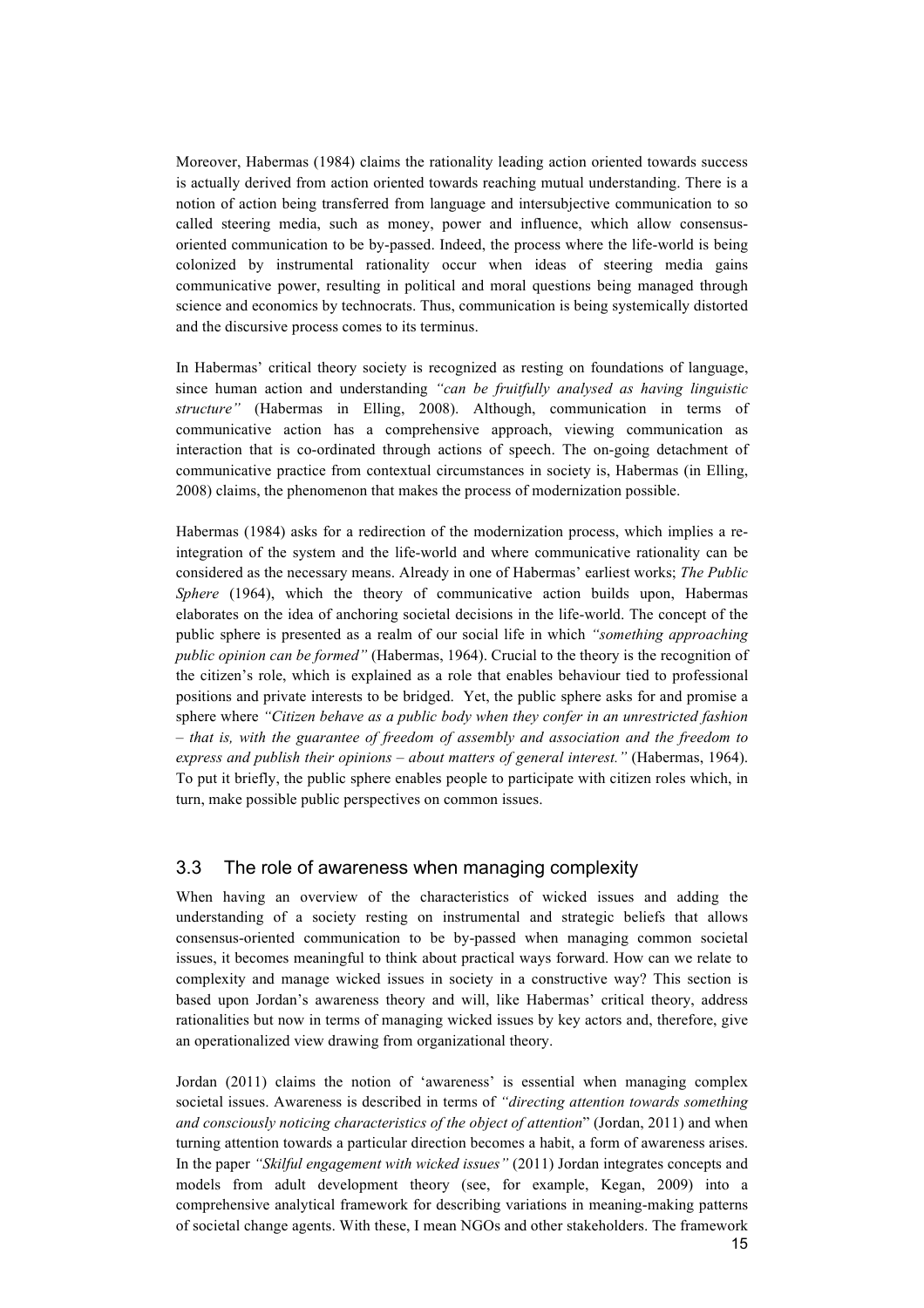elaborates on the idea of how a societal change agent can to varying degrees turn his or her attention, i.e. raise awareness, in directions towards (1) the task, (2) the context, (3) the stakeholders, (4) the self and (5) perspectives, termed as 'going meta' (Jordan, 2011).

Accordingly, task complexity awareness is described as when different aspects on different levels of the task are noticed and considered. Having vocabulary for naming those aspects may be useful support in this stage and if relevant aspects of complexity are by-passed this will have profound effects for how the actor make sense of the issue and thus handle it. Moreover, complexity awareness implies capacity for actively inquiring into the complexity and constantly learn more, revaluating one's assumptions as well as investigating and testing different strategies. Well-developed complexity awareness typically gives rise to a set of ontological assumptions of reality regarding systems, processes, interactions and perspectives. Related to task complexity awareness is context awareness, because the task is often reconstructed while context awareness increase. Context awareness implies attention directed to the properties of the wider context which may affect how the task, i.e. issue, is managed successfully. Furthermore, stakeholder awareness entails the capacity to role-take by turning one's attention towards the different stakeholders, i.e. the concerned in a particular issue, and implies a willingness to understand whom they are, which perspectives they hold and why they are engaged in the issue as well as reflections on how to relate to these stakeholders. The way one describe other stakeholders reveals much about the level of stakeholder awareness since increasing awareness often lead to more complex constructions of others'. Strong stakeholder awareness often results in adaptions of one's communication, skills in building mutual trust and constructing ideas that make sense to other stakeholders. Self-awareness, on the other hand, focuses attention towards internal processes in order to become aware of, for example, one's own emotions, thoughts, goals and values. Lastly, and overarching the four mentioned domains, is perspective awareness which is described as the notion of one's own and others' perspectives as just perspectives – objects of attention. (Jordan, 2011).

Awareness in the domain of perspectives means perceiving the ways oneself and others reason about, issues and using the differences in viewpoints to deepen one's understanding of the issue, including aspects of complexity and causality (Jordan & Andersson, 2010). Furthermore, it means consciously noticing the dynamics of perspectives, i.e. perspectives can and will constantly develop, and that formulation of a problem is not a description of reality but a grasp of some aspects of the problem. The recognition of perspectives as perspectives and further the differentiation between an individual and the individual's perspectives may have significant effects on one's attitude towards others.

Perspective awareness can also be contrasted with the so-called "monocle syndrome". In operational terms, monocle syndrome illustrates when a certain problem is being handled through the use of a single perspective and without reflecting upon ones actions and purposes behind those (Jordan & Andersson, 2010). Technically, Jordan & Andersson (2010) clarify, the monocle syndrome can be acknowledged in terms of mono logical rationality, referring to the use of one single rationality which, in turn, emerges as a consequence of poor perspective awareness. A consequence following the wake of the monocle syndrome is the complete or partial by-passing of certain aspects of, for instance, an issue. This means blind spots exists which, in turn, means one is not paying attention to opportunities for managing the issue through other actions than those appearing reasonable in the light of one's own perspective (Jordan & Andersson, 2010). Thus, the failure to at all reflect and consider aspects of the issue can be stated as more important than how something is constructed when actually talking about it (Jordan, 2011). In turn, nonreflection can explain people's opinions and actions regarding a certain issue. However, the emergences of blind spots are of course not only a result of an individual's non-reflection.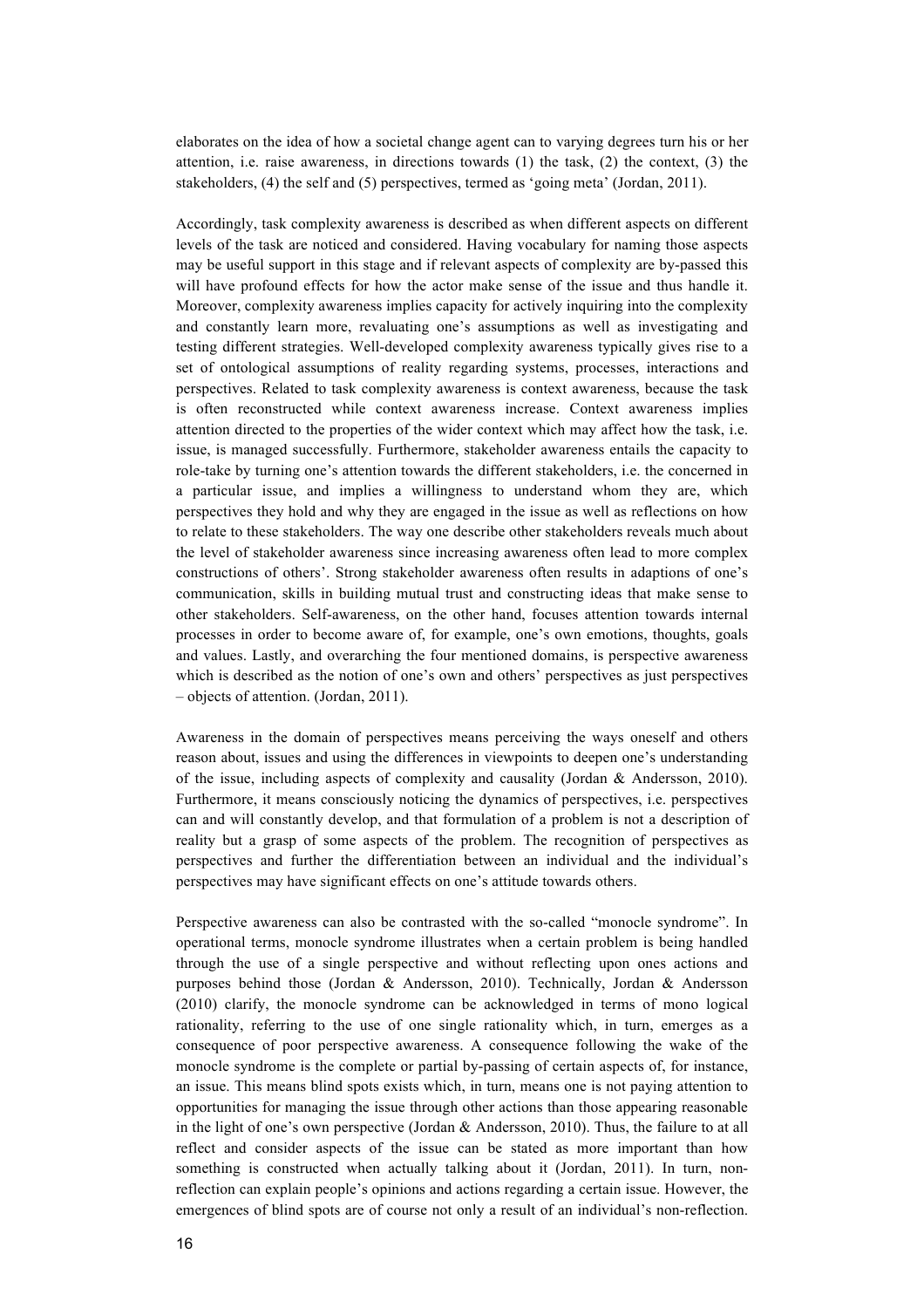Crucial are also different structural conditions, such as delimited job and/or task descriptions/instructions, high workload and limited resources, which leads to an oversight of issues requiring long-term thinking and collaboration.

Another consequence of the monocle syndrome is that other's views are countered with disinterest, hostility or simple dismissals resulting in an environment characterized by distrust and territorial thinking. Such a climate inhibits dialogues oriented towards solutions since actors often are fixed in their positions and thus get stuck in debates where representatives operate towards formulated goals in rivalry with each other. Jordan & Andersson (2010) argue awareness in the domain of perspectives is essential for recognizing the differences in perspectives, which can tell much about a certain conflict or disagreement. Taking the properties of the different perspectives into account when describing a certain problem or complex issue opens up for opportunities to actively use these differences in order to detect and acknowledge blinds spots. This may lead to development of more thoughtful strategies for dealing with complexity in constructive ways (Jordan & Andersson, 2010).

## 3.4 Summary of theoretical framework

The preceding theoretical premises constitute the framework for what follows. I draw from a broad understanding of how complex or 'wicked' issues in natural resource management are mediated by (1) rationality, (2) awareness of complexity and (3) perspective-taking. Cumulatively, these demonstrate how individuals and organizations are affected by rationalities but also negotiate roles and perspectives when communicating about such issues. To this end, the theoretical notions that I draw from in particular is thus (1) wicked issues, (2) spheres for communication, (3) strategic versus communicative action, and (4) perspective awareness.

Thus, I use Habermasian critical theory as a backdrop for understanding rationalities in society as well as different orientations of actions and roles and Jordan's organizational theory as a concretization of how rationalities, roles and actions are operationalized in practice. The critical theory enables us to lift the eyes from an individual and organizational level to structures of the modern society as a whole. Thus, it helps us explain and understand Jordan's conclusions concerning for instance pathologies in perspectives, including the monocle syndrome and blind spots. In turn, and in the light of a redirection of modernity which Habermas calls for, Jordan's awareness theory contributes with more practical anchored descriptions and suggestions for improved skills and processes when managing wicked issues. Indeed, the rationale for merging the two theoretical points of departure is that Jordan's organizational theory calls for positioning in modernity. By supplementing with Habermasian insight, the framework can show how individuals torn between roles, allegiances and perspectives are also sliding around the political terrain. They do so insofar as their takes on and ways using communication when dealing with complexity reflect systemic, private or public rationalities – corresponding to Habermas' instrumental and communicative rationalities. Indeed, it all comes down to communication. Jordan's theory does not explicitly address communication but when understanding the importance of awareness of complexity on different levels (for example task, context, stakeholder, self and perspectives) when dealing with wicked issues a more consciously approach to complexity may develop. In accordance with Habermas theory, this will affect actions (communication) and further intersubjective understanding instead of leaning on understanding based upon strategically oriented rules. Therefore, I claim, the notion of 'awareness' becomes a meaningful cornerstone when integrated with Habermas understanding of strategic versus communicative action. Moreover, one can interpret Jordan's management suggestions as consistent with the ideas of communicative action but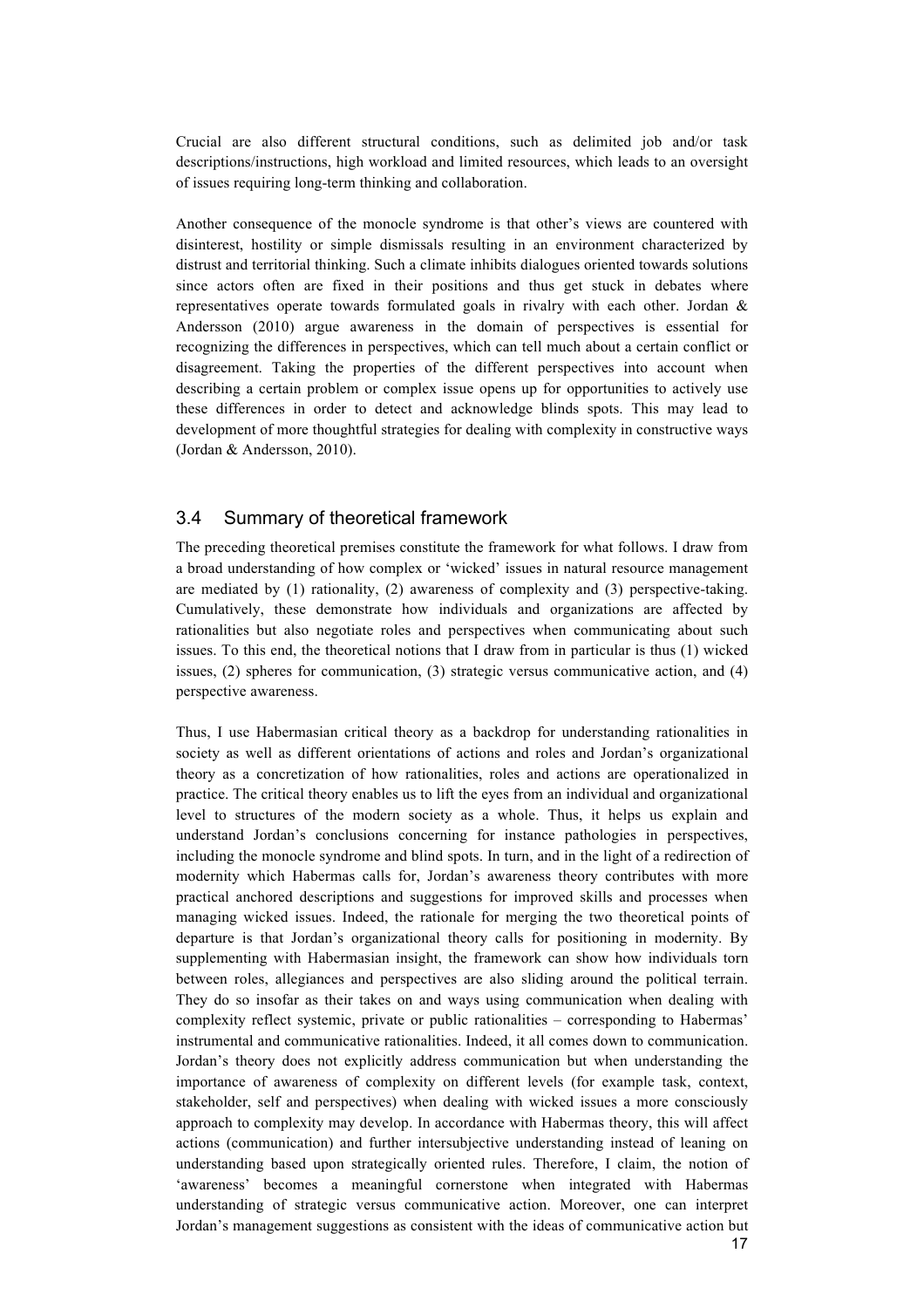Habermas also add descriptive structures anchoring and enabling those ideas, such as the spheres for communication.

To sum up, the theoretical framework for this study elaborates from a general understanding of complexity and wicked issues but also positions such issues in relation to rationalities of modern society. This enables the framework to explore the causes and consequences of different action orientations but also roles and, thus, further explain the ways we communicate (as socially interact) with each other when we have to manage complexity. The recognition that complexity characterizes not only the issue itself but also the task, the context, one's own internal processes, other stakeholders' and our perspectives adds an practical applicable view to the framework, based on the premise that awareness, i.e. what we direct attention to, also powerfully affects the ways we communicate in one way or another.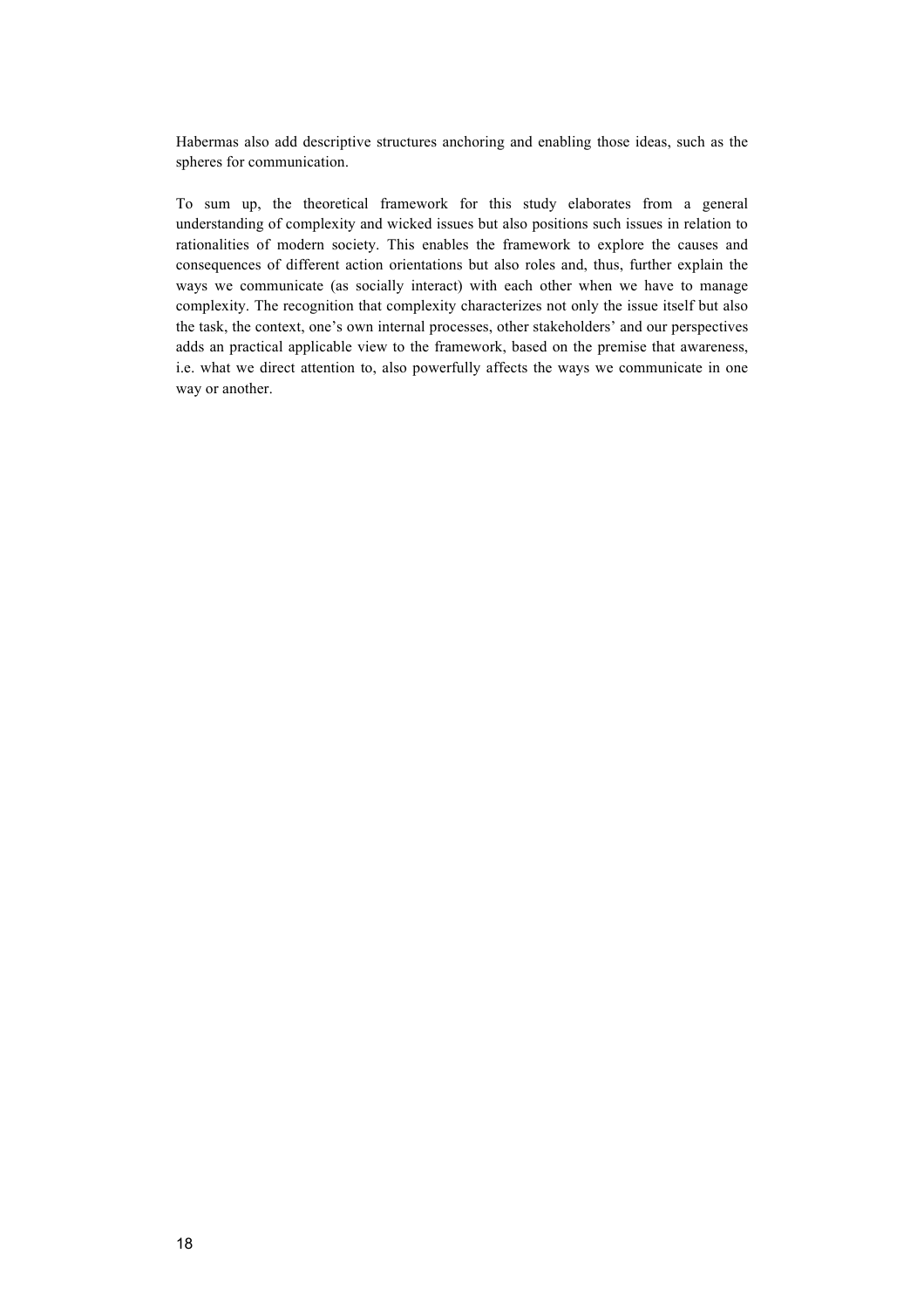## 4 Empirical findings

*In what follows, findings from the semi-structured interviews are presented in five themes: (1) Conceptualizations of complexity, (2) Arenas for communication, (3) Conceptualizing goals for communication, (4) Perceptions of science and facts in communication, and (5) Multiple roles. These themes have been constructed through a proto-assessment of commonalities raised by the respondents and were later focused for clarity. The themes are formulated on a first-tier analysis level. This means that they involve the grouping of issues discussed in relation to communication of complexity into categories that broadly correspond with the theoretical framework.*

## 4.1 Conceptualizations of complexity

In terms of grasping the complexity of the wolf issue, respondents describe complexity in, for example, terms of emotional engagement, historical symbolism, urban and rural conflicts, lack of understanding, legislation and biology.

#### *As stemming from emotional engagement*

For the first of these, emotional engagement, what was evident was that it was seen as a component that contributed to complexity in potentially undesirable ways. Charges of strong emotions or emotionally driven acts and arguments were especially levied toward others, either other actors or other individuals or groups of people within the own organization. These people were sometimes referred to as 'extremists' furthering polarization within the issue, often with the help of emotionally informed rumours and myths. Communication difficulties were particularly emphasized to emerge. A respondent noted:

*"[…] there is always extremists on both the hunter- and the conservation side with whom it is simply impossible to conduct a dialogue with.".*

However, the 'extremes' were often distinguished from 'central' representatives, which was described as having more nuanced views. As one respondent tells:

*"I have had contact with many people higher up in the organization and there no conflicts occur. There you can discuss. But then you get further down in the organization and it starts to flare up. There I think we become a personal threat against them and at the same time they do not know who we are.".* 

The media and its attendance to the wolf issue were also raised as a component that capitalized on people's emotional engagement and colourful narratives and, in so doing, exacerbated polarization. Indeed, the extremes are highlighted as one of the strongest factors contributing to complexity within the issue.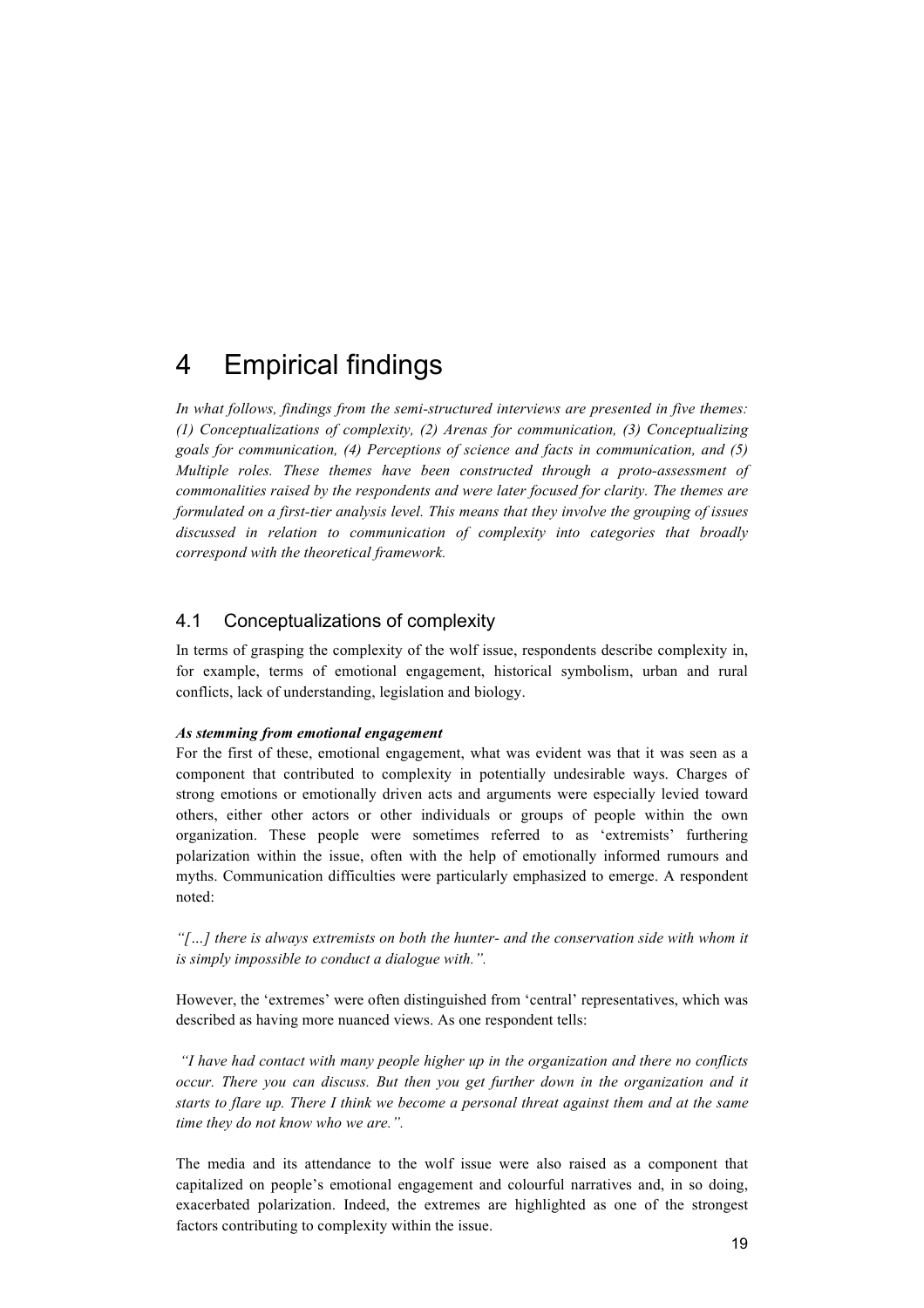Furthermore, respondents from the environmental organizations tend to stress lifestyle factors, such as changed opportunities to practice hobbies, i.e. hunting, or business so as livestock, as explanations for people's emotional engagement concerning the wolf. Yet, experienced risks and implications on lifestyles are recognized but they are mostly described as exaggerated.

#### *As stemming from cultural history and symbolism*

Second, in terms of accounting for the emotional engagement, respondents both from the hunters' associations and environmental organizations refer to the symbolic, cultural history of the wolf. Several respondents declare that people's strong feelings about wolves derive from historical stories, fairy tales, myths and contemporary recognized truths. However, the different organizations use different narratives for supporting their reasoning. For instance, one respondent from an environmental organization states that in the past:

*"…taming the wilderness was put in equal as civilizing the country and thus the wolf became a symbol for wilderness in a bad sense".* 

Also the fact that we have not had any wolves for many decades due to *"[…] humans actively eradicate wolves […]*" is used as an argument for negative constructions of the wolf. One respondent thought the lack of legal continuity was problematic for people, since a shot wolf one day was rewarded with bounty and the next day regarded as a crime. Accordingly, respondents from the hunting associations also problematize wolf's history and symbolism regarding people's emotional engagement but, however, from an opposite point of view. For example, several respondents describe the wolf as a beautiful and intelligent animal very similar to the dog and *"[…] the fact it also is mythical contributes to people's positive associations […] "* and *"[…] the wolf has always been used on posters, tshirts etc."*.

#### *As stemming from entanglement with broader societal conflicts*

Third, the word 'symbol' is also explicitly used for describing the issue's complexity in terms of urbanization and/or an urban and rural conflict. This means that for many respondents, the complexity of the wolf issue lay not in the animal per se, but in what it had become symptomatic of in modernity, the complexity is in reality in something else abstract but the concrete things have become the proxy for this complexity. For example, the majority of the respondents from the environmental organizations use 'high urbanization rate' and 'depopulation of rural areas' when describing the wolf as a symbol for dissatisfaction regarding a general negative development in rural areas, implicating for example reduced service basis. One respondent says the wolf has become a symbol for the city's power over the countryside but declares this expressed urban rural conflict is not an actual conflict, it is rather a myth where*"[…] the wolf gets blamed for something else that is going on in the rural areas in general."* 

Similarly, respondents from the hunters' associations illustrate the complexity by using urbanization, rural and urban. However, these respondents describe the situation as an actual conflict between urban and rural and thus wolf is not described as a symbol but rather an expression of the conflict. Some express it as an actual state of power where *"the urban is against the rural"* or where *"[…] people in the city want us to have wolf here [in the rural areas]."*. Although, most respondents from the hunters' associations explain this power conflict as a result of urban peoples' lack of understanding concerning life on the countryside. The urbanization is used as a model of explanation for an on-going general decrease in understanding of the rural perspectives. Furthermore, this lack of understanding is by all respondents from the hunters associations expressed as problematic and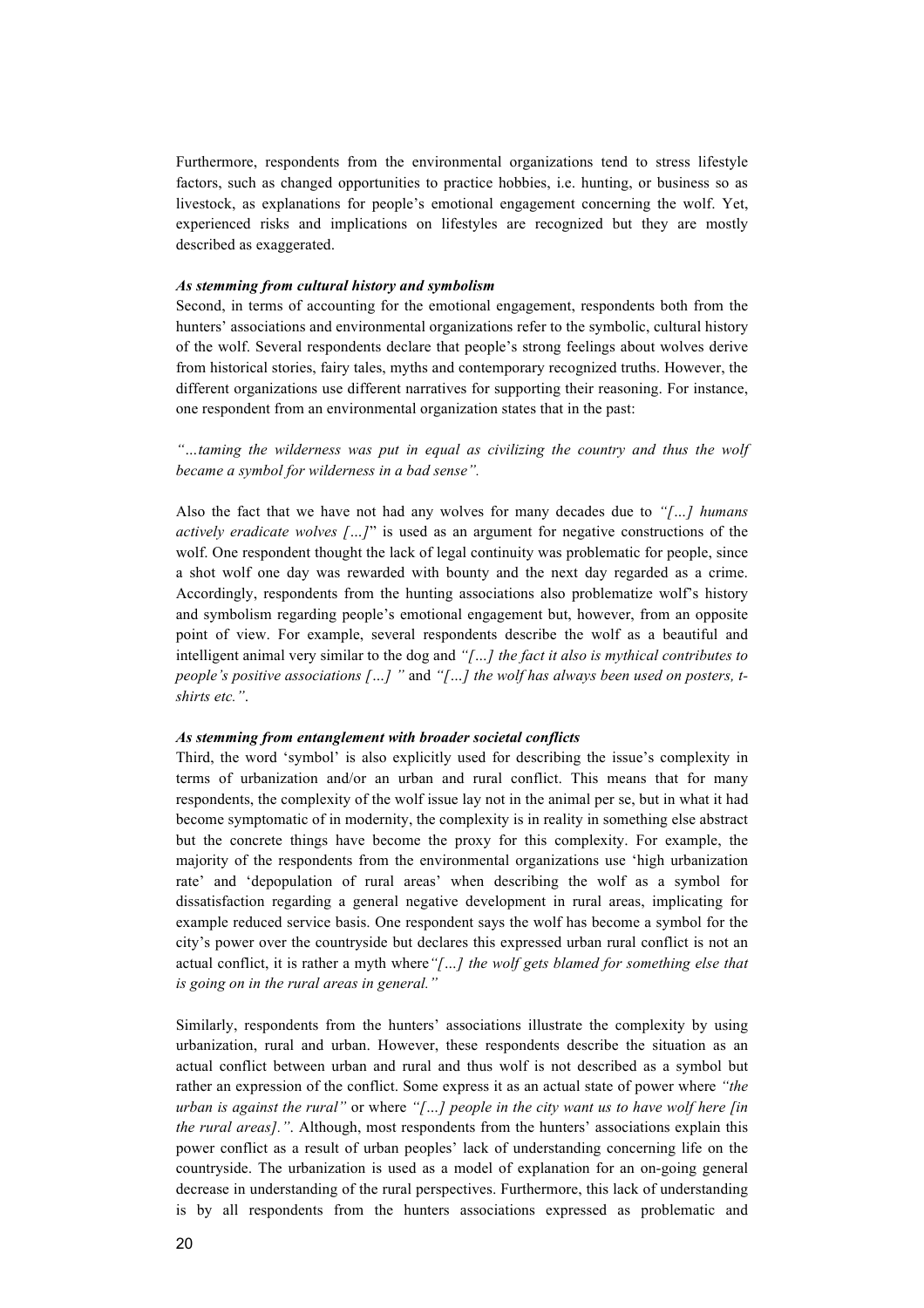detrimental to acknowledging the complexity of the issue, most readily manifested when it comes to discussions about solutions. For instance regarding advocacies for safety fences for sheep keepers or that keepers take their sheep inside during night some proclaim *"[…] this is very complicated practically or even impossible […]"* and that *"[…] these people do not know how it is to have sheep […]"*.

#### *As stemming from lack of scientific understanding*

To some, the complexity of the wolf issue could be most clearly traced to an imperfect grasp of science and imperfect application of scientific principles on management. Indeed, some respondents, particularly from the environmental organizations, stress biological complexity and/or complexity concerning law as main factors making the issue so difficult to deal with. Biological complexity is most commonly framed within the research fields of genetics and population studies. The scientific derived concept of *favourable conservation status* (GYBS) is frequently problematized by most respondents as crucial to the issue's complexity since this indicator, several claims, can be and is understood and interpreted in many different ways. Also law complexity, on both national and EU level is severely mentioned as problematical. Due to biological and legal complexity the scientific understanding among the actors and the public might be poor, resulting in complexity of the wolf issue as a whole. This phenomenon of imperfect grasp and application of science is also pictured by references to the issue's simplicity, for example when one respondent says *"[…] in one way the issue is very simple, we are dealing with endangered species protected by law and therefore they must be protected.".*

## 4.2 Arenas for communication

The communication between the environmental organizations and the hunting associations is in general described as poor and with *"[…] no collaboration across the borders.".* Some say they hope the interaction will increase but others are expressing doubts regarding possible future communication and collaboration due to the many already 'dug trenches'.

#### *Face-to-face communication*

Considering arenas for face-to-face communication the former wolf committee (2011-2013) is highlighted and positive experiences expressed regarding the committee and its meetings. The mission of the wolf committee was to help the government to develop a sustainable predator policy for wolves in Sweden and all organizations concerned was given the opportunity to participate. It promised to take all concerned interests, business, activities and knowledge into account. The committee is by several respondents described as an important arena when it comes to *"seeing each others' views"*, *"bring up the members' opinions"*, *"show good cooperativeness"* and *"conduct negotiations"*. Furthermore, a few respondents also stress they hope the committee will restart again. However, problematical aspects concerning the committee also arise, such as the environmental representatives feelings of being in a minority in the committee and thus get their proposals outvoted.

Another context where the organizations interact through face-to-face communication is when participating in debates in, for instance, a TV studio. However, almost exclusively negative experiences are expressed regarding such debates. One respondent from an environmental organization says they

*"[…] have the policy not to participate […] the debate programs is just about beating each other and you never get the chance to talk to the end. It serves no purpose. It is just entertainment debate without coming to practical solutions which I think makes it getting worse."*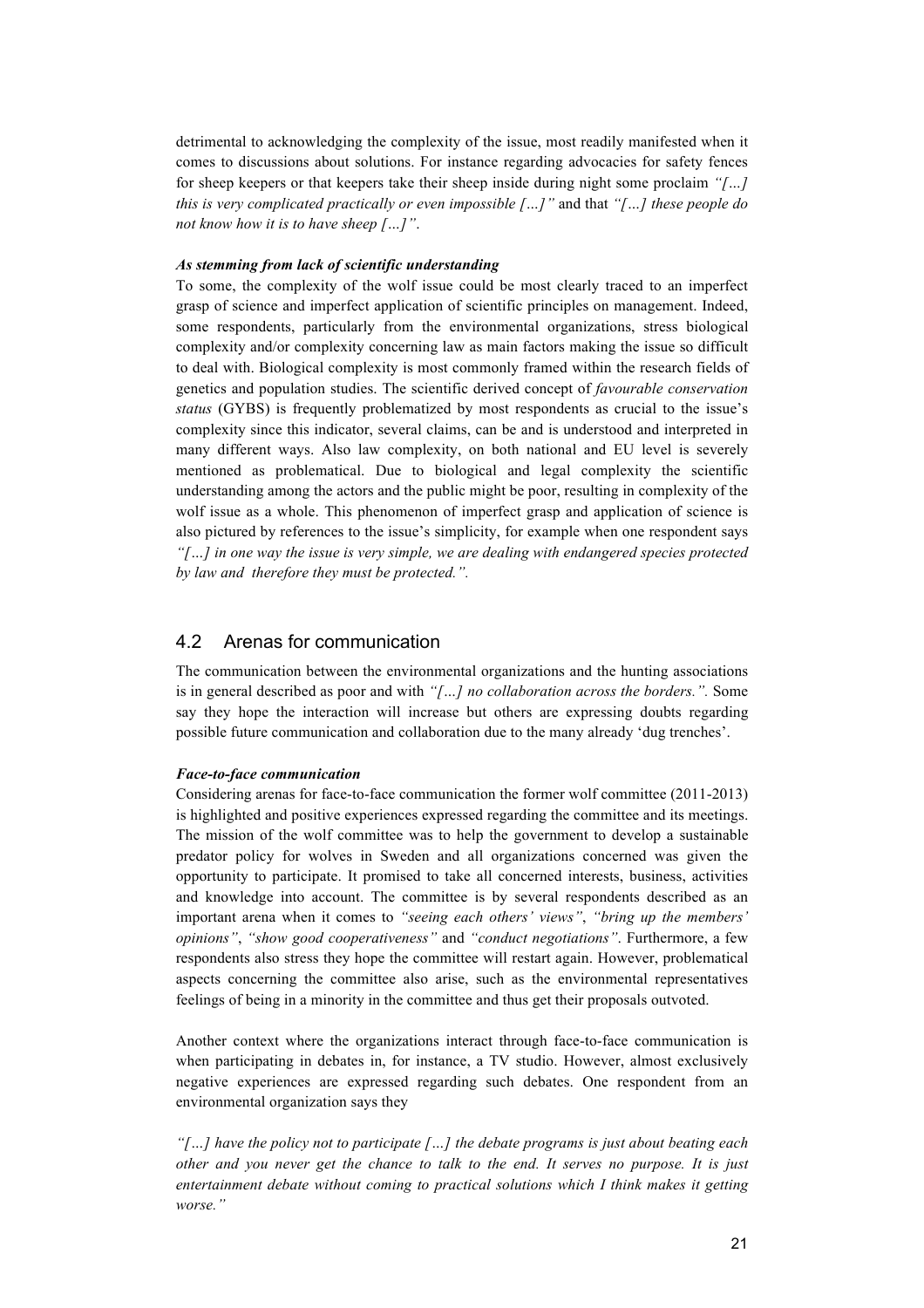Similarly, a respondent from a hunting association says such debates *"[…] is just a meeting 'with elbows out' but when the cameras turns off you meet another person."* Furthermore, this respondent recalled that the most meaningful conversations take place before and/or after the debate and says *"[…] then I gladly talk about other things such as weather and wind or food […]"*.

Moreover, regarding arenas for face-to-face communication one respondent from an environmental organization tells h/she sometimes participates in different meetings arranged by hunters and for hunters and express solely good experiences of that. This respondent describes that h/she has *"[…] never been threatened […]"* and believes it is because *"[…] they get surprised when I say I am not against hunting. But it must be done in the right way, and then I might have another opinion regarding that."* Likewise, a respondent from a hunting association stress the importance of meeting people face-to-face. H/she says face-to-face meetings are not only a way to explain one's opinion but also an opportunity to listen, build trust and not least to open up for further contact. For instance, the values that comes with such a meeting is described as:

*"[…] it might create some respect and for example when someone from their organisation says 'these bustards' then someone might say 'I have actually met them and they were after all quite nice even though I do not agree with them'."*

H/she continued telling:

*"[…] And hopefully I feel the same that 'I have actually talked to them and I can call them and ask what they think and why they do like this.' Then you have got this personal contact and you have a good dialogue. If it is a person you cannot even drink coffee with and instead turn your back on then it is getting much more difficult."*

In general, it is expressed that face-to-face communication mainly occurs on a central level since central representatives participate in different committees via, for instance, ministries, the Environmental Protection Agency and the wildlife management delegations.

#### *The media*

Regarding external communication media is frequently flagged by both environmentalist and hunting respondents as a problematic actor in the wolf issue. As noted, several informants accuse media of contributing to exaggerated views and polarization of the issue since *"[…] in media everything is black and white".* Several informants underline this phenomenon as 'media dramaturgy'. Thus, all question the media reporting but sometimes from different angles. For example, respondents from hunting associations emphasize a fact that most journalists live in Stockholm and thus lack the perspectives of the rural areas, especially since local media offices are closing and thus the media reporting from these areas are decreasing.

On the other hand, respondents from the environmental organizations question medias choice of news, and in particular regional media, and think media is often favouring negative news regarding the wolf which contains strong feelings, such as incidents with killed dogs and sheep, and in doing so media contribute to skewed pictures and enlarged problems. On top of that, *"[…] people with a positive attitude towards the wolf in these areas do not dare to express themselves".* One respondent tells about a situation when media contacted them and asked for a representative who could talk 'positive' about the wolf in a news segment, but no one in this area dared to participate. Furthermore, difficulties when it comes to the respondents own contact with and dealing with media emerges. For instance, one respondent describe situations where h/she is interviewed, for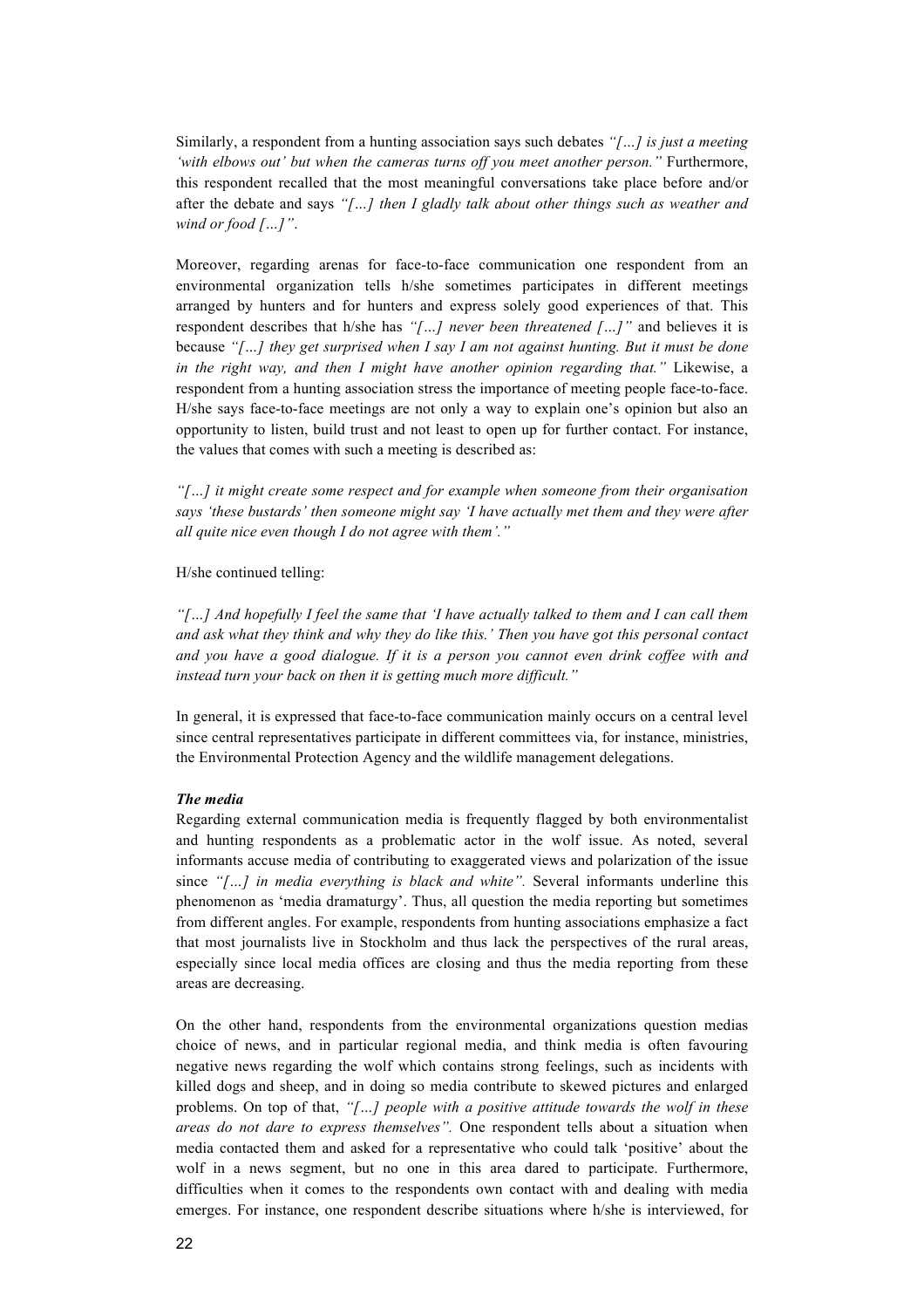example in TV or radio, and *"[…] they are doing an interview on 10 minutes and then they use 10 seconds of that interview."* Another informant also shares a similar experience:

*"[…] they want a short and rapid answer to a question. […] and I feel there is no short answer to this question. This is actually a very complex issue […] and it can be very misleading […] for example if I say 'No, we do not want wolf hunting' and end there. That is a very undynamic and uncomplex answer."*

S/he went on to say:

*"[…]we appear to be very inflexible, uncompromising and so on in these short answers […] because there is no space for this complexity. You might want to say 'on the one hand' and "on the other hand" and so on. […].*

The respondent continues to reflect upon implications and refers to the issue's polarization, meaning that this type of communication can contribute to pictures of the parties as very unwillingly to compromise where*"[…] the positions are standing very far away from each other […]".* 

#### *Social media and digital communication*

Another arena for communication that is highlighted and used by all organizations is social media, such as facebook, twitter and blogs. Also social media is described as difficult to deal with, for instance, one respondent says social media is a 'necessary evil' and another underline that *"[…] they must measure the words very carefully when posting something about predators [...]".* One environmental organization even has a policy saying that if they post anything on social media about predators one person need to check it every hour in order to filtrate extreme and threatening comments. Furthermore, one respondent from a hunting association describes the experience of posting something in social media and getting responses:

*"[…] It does not need to be a positive response but a relevant one. Because it is so many myths and imaginary things out there which have become truths in this world and made it even worse. But when you see that someone has listened to and considered your message and instead respond with 'I think it is like this', then I am very open and take critique seriously and listen and sometimes I think 'what I am doing might be wrong'. […] it is all about respect from both sides."* 

Another informant says they *"[…] have realized that they actually become responsible for conflicts arising […]"* in their social media forums. As such, they express a need to become experts at moderating digital arenas for communication if these were to hold as viable discussion fora. Both respondents from the hunting association and the environmental organizations state they experience that it is the extremes who are seen and heard in the debate and especially in social media which, again, is described as contributing to polarization. Moreover, social media is even described as a channel for people to exercise power or express one's identity. Another problematic raised by a respondent from a hunting association is:

*"[…] social media creates groups. You can belong to a group where all pat on your shoulder […] and says 'yes we think the same as you' and somehow you grow in this particular issue and group. Eventually you do not see the other side any more. And I think this concerns both sides."*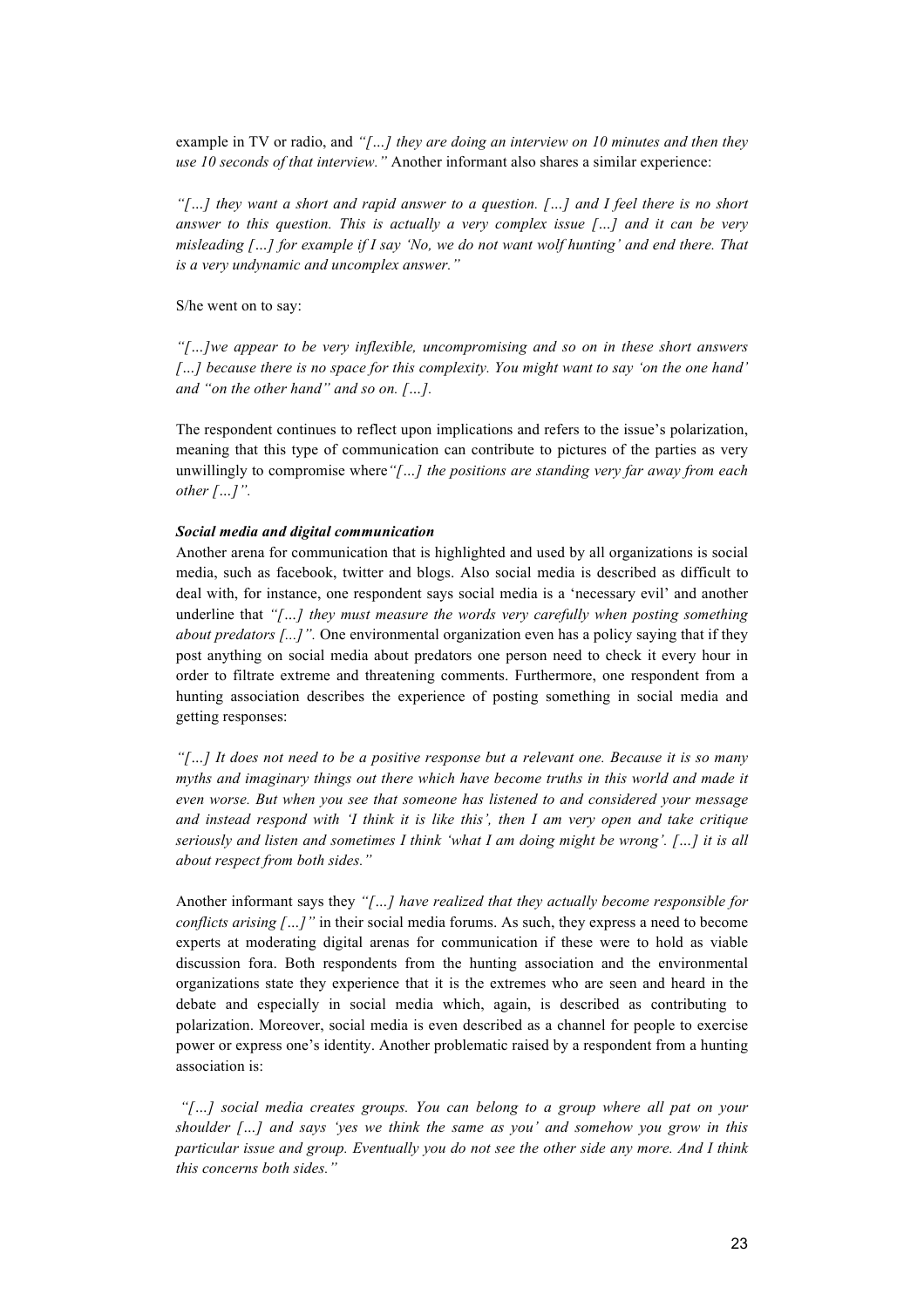Another social media forum stressed are blogs. One informant tells that at the blogs *"[…] you use a sharper pencil since they are not like a boring article, blogs often intend to talk to the ours' […] it is not that easy to find the balance and know when you go beyond the limit."*.

Finally, and beyond the preceding sub-themes, the interviews reveal specific needs regarding arenas for communication. These concern approaches to communication where *"[…] you get the opportunity to go into different rationales to different things […]".* However, such conversations, an respondent declares, have not yet occurred and h/she further gives an imaginary but illustrative example explaining how they have participated in different committees and meetings where different issues are addressed but never;

*"[…] met together with a 'psychologist' who says to [name] at [name of the organization] 'yes ok [name] why do you think like this?' and then [name] get the opportunity to talk. And then 'Ok [name of the respondent], how do you experience what [name] said?'. We*  have never done it like that. We have never tried to solve it that way. Never. Now I wonder *if it has gone so far so that it would be needed that we get to the bottom of all this."*

Another respondent shares a dream of bringing all those *"[…] angry people communicating through their computers to this reality […]"*and then the other way around *"[…] crawling under the skin of those people […]*" in order to gain understanding of their opinions and actions. Then the respondent puts an end to the discussion by stressing h/she sincerely hopes *"[…] media becomes more objective than now […]".*

### 4.3 Conceptualizing goals for communication

As noted all respondents talk about communication as a natural part of the organizational work. However, as expressed in the section above, the communicative environments of today are sometimes experienced as challenging due to the rapid development when it comes to social media and all people's digital presence. Hence, several organizations tell about growing communication teams, increasing workload and greater effort put on communicative work. Different approaches to communication emerge during the interviews when talking about (1) dissemination of information (2) educating the public and promoting understanding (4) branding and (5) winning debates.

At first, all informants share examples where communication is illustrated as means for disseminating information. The purpose and/or desired accomplishment of external communication is commonly described in terms of linear one-way communication such as *"informing",* "*get our message out*" or "*explain why we have this opinion*". Moreover, several respondents talk about communication as a part of their advocacy work where they attempt to *"influence politicians and agencies"* or *"influence public opinion"*. Respondents within hunting associations generally express higher willingness than those within environmental organizations to reach those members of the public that were not already converts to the cause. Within the environmental organizations, unlike the hunting associations, however, respondents indicate that a unique goal to communicating on these matters was to *"be the voice of nature".*

24 Secondly, 'public education' recurs during some of the interviews, and particularly from the environmental organizations. Communicating science and facts is for example described as a way to educate the public. One respondent highlighted public education as necessary in order to transform Sweden in a sustainable way since *"[…] politicians cannot make good decisions if there is a lack of understanding of the public."*. 'Understanding' recurs as a milder version of this, where the goal is less to educate and more to contribute to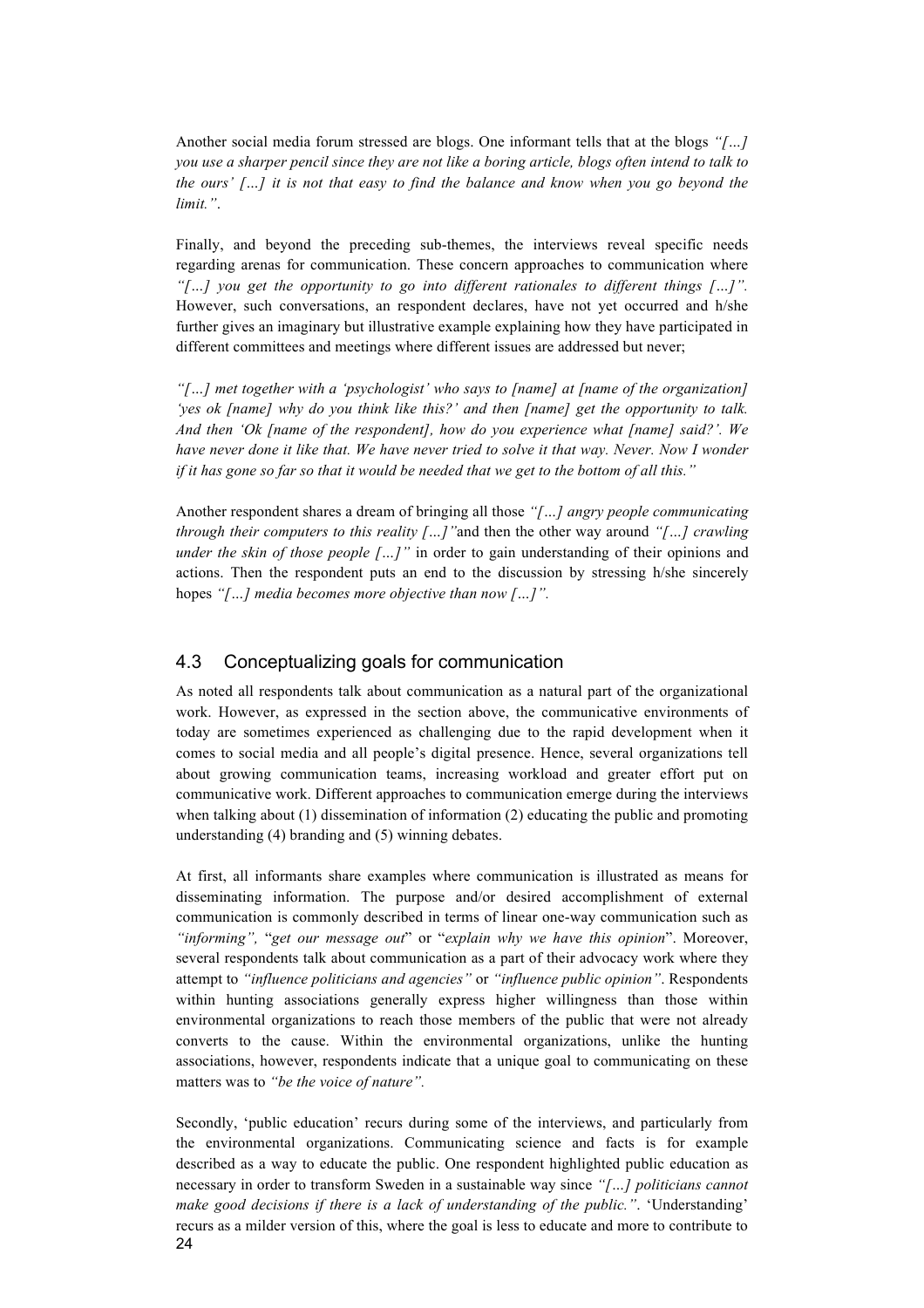people's understanding of the hunters' lifestyle and/or the life on the countryside/rural areas. Moreover, one respondent tells h/she wants to convey they are not monsters but feeling ordinary people who also *"[…] buy kitchen towels at ICA […].*

Thirdly, another purpose commonly mentioned when talking about external communication is 'branding'. However, possible discrepancies regarding branding were also expressed. One respondent recalls a potential internal conflict where the communication team tend to value publicity, for example in terms of number of articles, whereas the respondent thought *"[…] it is not guaranteed this is most productive, a meeting at a department might give ten times more.".* On the other hand, several respondents also emphasize with the downsides to publicity regarding the wolf issue given *"[…] you do not want to create unnecessary debates."* or *"[…] you do not want to add fuel to the fire".* This is managed by ensuring the communication is focused on the substantive issue and scientific knowledge.

Fourthly, one communicative word that recurs through the interviews when talking about the wolf issue in general is the word 'debate'. The majority of the respondents replace, for instance, 'the wolf issue' with 'the debate' or 'the wolf debate' when referring to the issue. The goal is thus to win over the audience and/or triumph over your 'opponent' in the debate. However, some mention the role of communication that evokes feelings and impact on an emotional level. For example, one respondent from an environmental organization describes they *"[…] probably get more members if raising critical voices when wolf hunting is in progress […]"*. And h/she further tells they get a huge response when posting something like *"[…] this is what you can do for the predators".* Another respondent tells when h/she participate in for example a TV-debate clothing and attributes matter since it is also about appearing likable and *" […] if I want to win this I must at least get the public to think I am sympathetic and sane […] you communicate a lot through both body language and what you wear.".* 

## 4.4 Perceptions of science and facts in communication

The role of science and facts is not only emphasized when the respondents describe complexity. Through the interviews science and facts appear to be perceived as the only legitimate point of departure when communicating. Both representatives from environmental organizations and hunting associations state this role, for example when telling:

*"I think we often benefit from being objective [when communicating]. We try to lean on research and expertise. […] Often facts speak for itself. […]"*

And similarly:

*"Many are acting with feelings and not with facts. Facts are important, always. There should always be evidence of what we say.".* 

25 Although respondents from environmental organizations as well as hunting associations emphasize this importance, respondents from environmental organizations further tend to refer to science and facts when describing communicative strategies for dealing with the wolf issue's complexity. This is for example illustrated when one respondent describe that they always ask themselves if they have scientific basis to make a certain statement since *"[…] science and facts set the frame and enable us to rest on our laurels.".* Moreover, keeping focus on 'the substantive issue' is in general described as an established approach when dealing with for example emotional posts in social media or other confrontational statements or questions about the wolf and wolf management. One respondent from an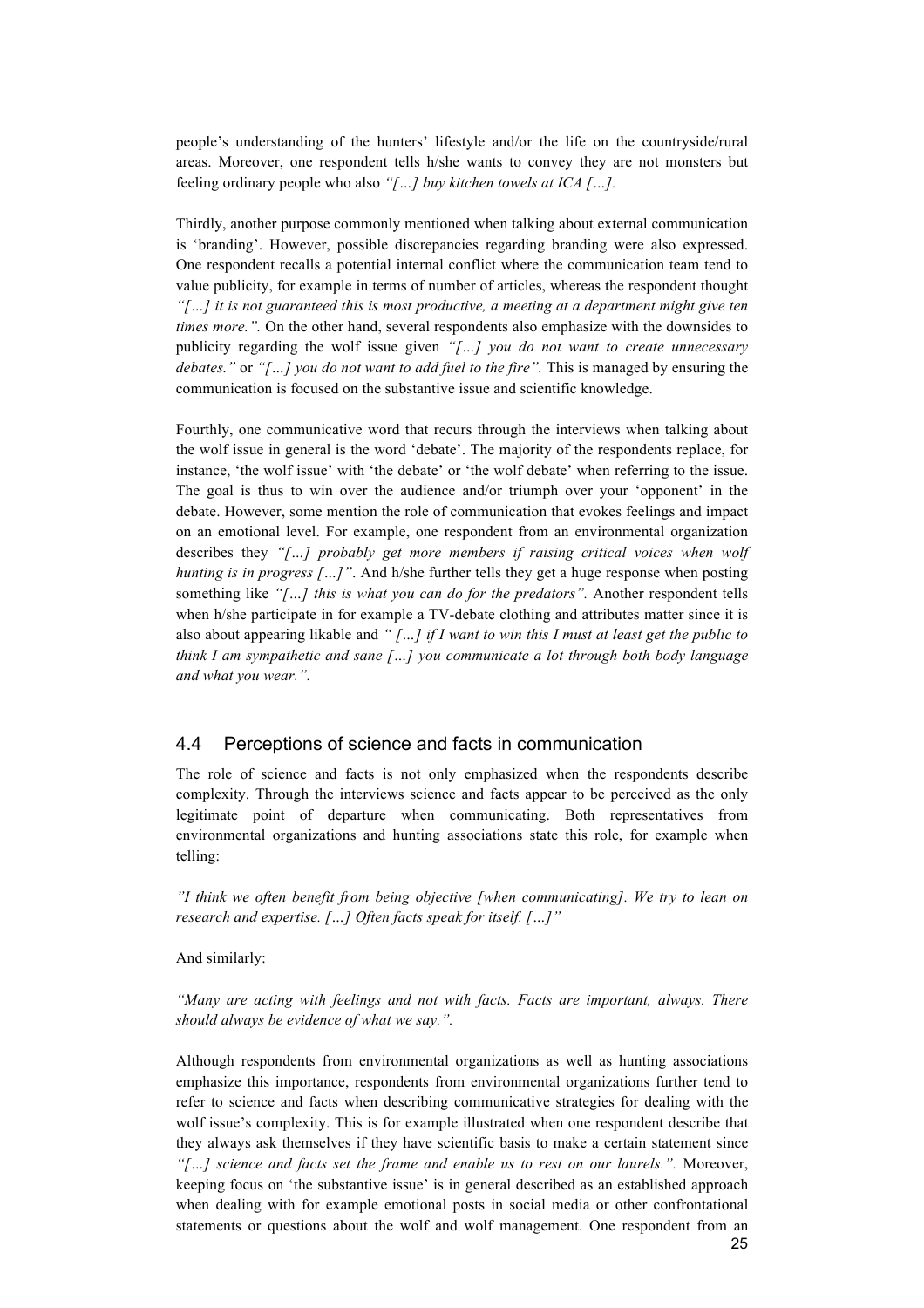environmental organization explains this strategic choice when telling they *"[…] are only interested in the substantive issue as restoring the wolf populations to viable populations*  and the matter does not benefit of the high conflict level.". The majority of the respondents also argue they purposefully manage debate by using scientific arguments and sticking to the substantive issue. Furthermore, using science and facts when communicating is often described as a way to set the discussion *"[…] on a higher level that is more difficult to attack."*. On top of that, when speaking about the complexity and conflict one respondent from an environmental organization stress they try to keep to the facts since *"[…] facts somehow balance between the many different wills.".* 'Facts' typically refer to incontrovertible biological observations about the wolf (such as size, diet, behaviour, propagation) but sometimes in similar ways as 'science', referring to more contested scientific positions such as GYBS.

However, one respondent from an environmental organization also expresses doubts about the organization's approach concerning scientific arguments as a communicative strategy in the wolf issue and says;

"*We have said we should use scientific arguments but the wolf debate is about emotions and here we have a clash. It is not certain that what you say matters […] if it is the feelings that are important. And in that sense we might be perceived as an insensitive organization.".* 

Additional respondents from environmental organizations make similar reflections by, for example, stating that *"[…] we might have been focused too much on the animal and too little on the humans."*. Several respondents from the hunting associations emphasize this as well. One respondent reason about the preoccupation on scientific accuracy and objectivity;

*"[…] it reduces the humans in the issue, they are not important. And I think the humans are as important in nature as the animals. […] Everyone must be considered. We must be able to live together."*.

Another informant from a hunting association describes h/she thinks what is a highly complex issue is being dressed down in scientific terms, and indicated this is not a good way of finding solutions because *"You do not see the complexity when you discuss solely with scientific terms [...].*" Also values are brought up when speaking about science and facts, where some of the respondents from the hunting associations stress the lack of values in the current communication about the wolves. For example, one describes: *"What is most important is to distinguish between values and facts. […] It does not matter if you say 'facts say this' if the discussion ends with 'I think this anyway'."* 

Crucial when speaking about reliance on scientific facts is also who defines the dominant scientific knowledge in the wolf issue, i.e. who possess scientific accuracy and authority. All respondents stress their organization does neither create nor possess first-hand scientific knowledge themselves. Some work in close cooperation with scientists but above all they perceive their role as embrace latest research in order to dissimilate it. One respondent from an environmental organization says they always have worked liked this, embracing and dissimilating knowledge from researchers, and justifies their educative approach by stating; *"If you are loyal to the conclusions of research, that will be the image that remains.".*  However, some respondents problematize when for example media or other actors use the non-profit organizations as sources for scientific facts and says; *"[…] expertise knowledge should be taken from agencies, scientists or so. […] but yet people get facts from for example [name of non-profit organization]".*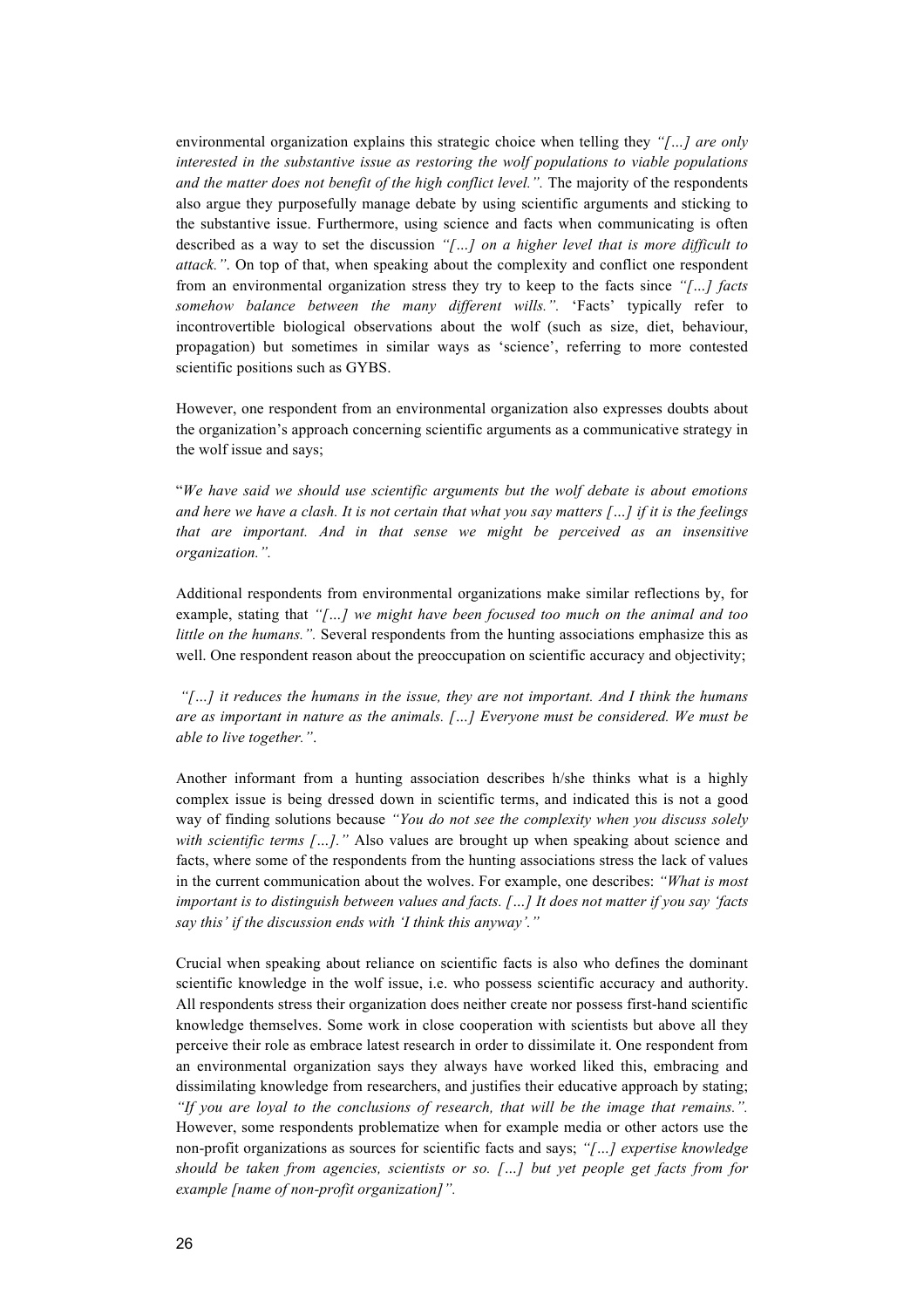## 4.5 Multiple roles

First, considering roles the respondents from the environmental organizations as well as the hunters' associations often use similar pictures and/or point at commonalities when describing themselves. For instance, to convey potentially shared positionality, the majority describe their professional and personal engagement with keywords such as *"nature lover"* or *"environmentalist".* Moreover, respondents from the hunters' associations tend to further emphasize their environmental engagement and, similarly, respondents from the environmental organizations tend to underline their acceptance towards hunting when speaking about other actors. For example, one respondent says *"[…] but I am also an environmental nerd and that is many other hunters as well."* and another respondent says h/she *"[…] really respect hunting and its traditions […]."* Furthermore, several respondents and particularly from hunting associations reflect upon images of themselves held by other people, which often are standing in conflict with their self-image;

*"[…] I really consider myself very much as an animal lover. I grew up with dogs and I think it is very hard not to be looked upon as an animal lover […]".*

*"[…] and we are not any monsters. On the contrary we are very sissy with our dogs and we take care of them and we are just ordinary people and citizens."*

Second and relatedly, respondents recall that conveying one's shared positionality and multiple roles were imperative. This was in part for rhetorical purposes to project credibility and in part to achieve harmony between one's attributed external identity and one's self-perception. As one respondent notes:

*"[…] images of hunters being murders and animal haters are spreading all the time, but in my world that's so strange because it is exactly the opposite. And that feels so wrong when you go to these pages [for example environmental organizations homepages and facebook] and read about them because I do agree with them in many respects."*

Third and finally, challenges or even conflicts between respondents own opinions and predetermined opinions of their constituency were revealed. Several respondents bring up that being a member organization entails a responsibility to represent the members' opinions and interests since the organization's policy is decided at the annual meeting. The majority of the respondents experience it as unproblematic since their professional and private interests were so closely related. But for a few, this was explicitly expressed as challenging on a personal level since they do not themselves agree with the policy. This role conflict is managed in different ways where, for instance, one respondent describe h/she no matter what represent the organization and it's opinions, and never include personal views, whereas another respondent tells h/she always openly express personal views on the issue, also in meetings with own members. On the other hand, some respondents declare they experience the organization holds a self-determined 'low profile' focusing on finding compromises which, in turn, also results in 'scold from all sides', i.e. expressed dissatisfaction from both own members (often referred to as "extremists") and other actors.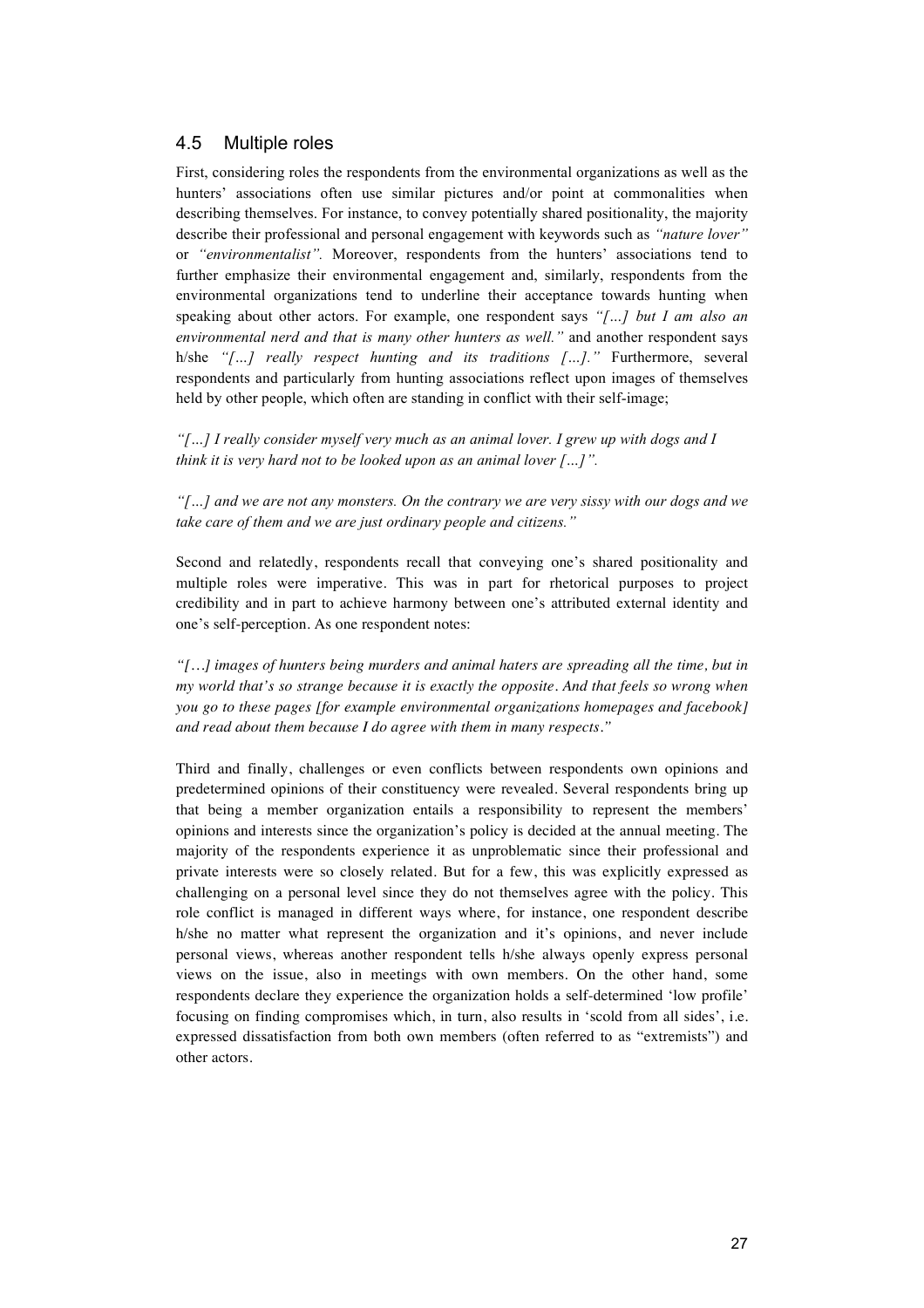## 5 Discussion

*In this chapter, the empirical findings are discussed more explicitly in relation to the theoretical framework. It identifies and discusses those factors, platforms and communication practices that appeared to contribute to or inhibit constructive communication on the wolf issue. As points of departure, Jordan's concept of 'blind spots', referring to the phenomenon that emerges when an issue is being handled through the use of a limited perspective, is borrowed and here used related to implications on communication. The discussion will be summed up and closed with a discussion of implications of blind spots and possible ways forward.* 

## 5.1 Potential causes of blind spots

In this section, potential causes of blind spots affecting constructive communication in the wolf conflict will be discussed with regards to limitations in perspectives, organizational circumstances and societal beliefs.

#### *Due to limitations in perspectives*

Complex societal issues, such as wolf conservation, are due to their wicked characteristics ill-defined and thus hard to overview and they should be considered unresolvable, without right and wrong answers (Rittel & Webber, 1963). This was clearly reflected in how actors apprehended the complexity of the wolf issue, which was caught in colourful narratives where complexity was grasped as, for example, emotional engagement, cultural history and symbolism, entanglement with broader societal conflicts and lack of scientific understanding. However, these conceptions were often also contradictory. For example, when the wolf's history and symbolism by the environmental organizations is described as accounting for positive associations towards the wolf whereas hunting associations refer to it as accounting for negative associations. Similarly, environmental organizations use factors such as 'urbanization' for explaining aversion towards wolf in rural areas meaning conflict and complexity not lays in the wolf per se but in dissatisfaction concerning something else more abstract. And the other way around, hunting associations refer to 'urbanization' for explaining urban people's lack of understanding as a central aspect of complexity. Such differences in framings of the issue's complexity clearly illustrate how profoundly our perspectives colour our understanding and how we make sense of a certain phenomenon, where some aspects are paid attention to whereas others are overseen (Jordan & Andersson, 2010).

Since wicked issues are so difficult to overview and the aspects we pay attention to are contingent on our perspectives going into social interaction which, in turn, develop through communication with others (Hallgren & Ljung, 2005) it is, I claim, easy under current arrangements to get stuck in monocle syndromes when interaction with those who hold perspectives very different from ours are poor. The empirics described experiences of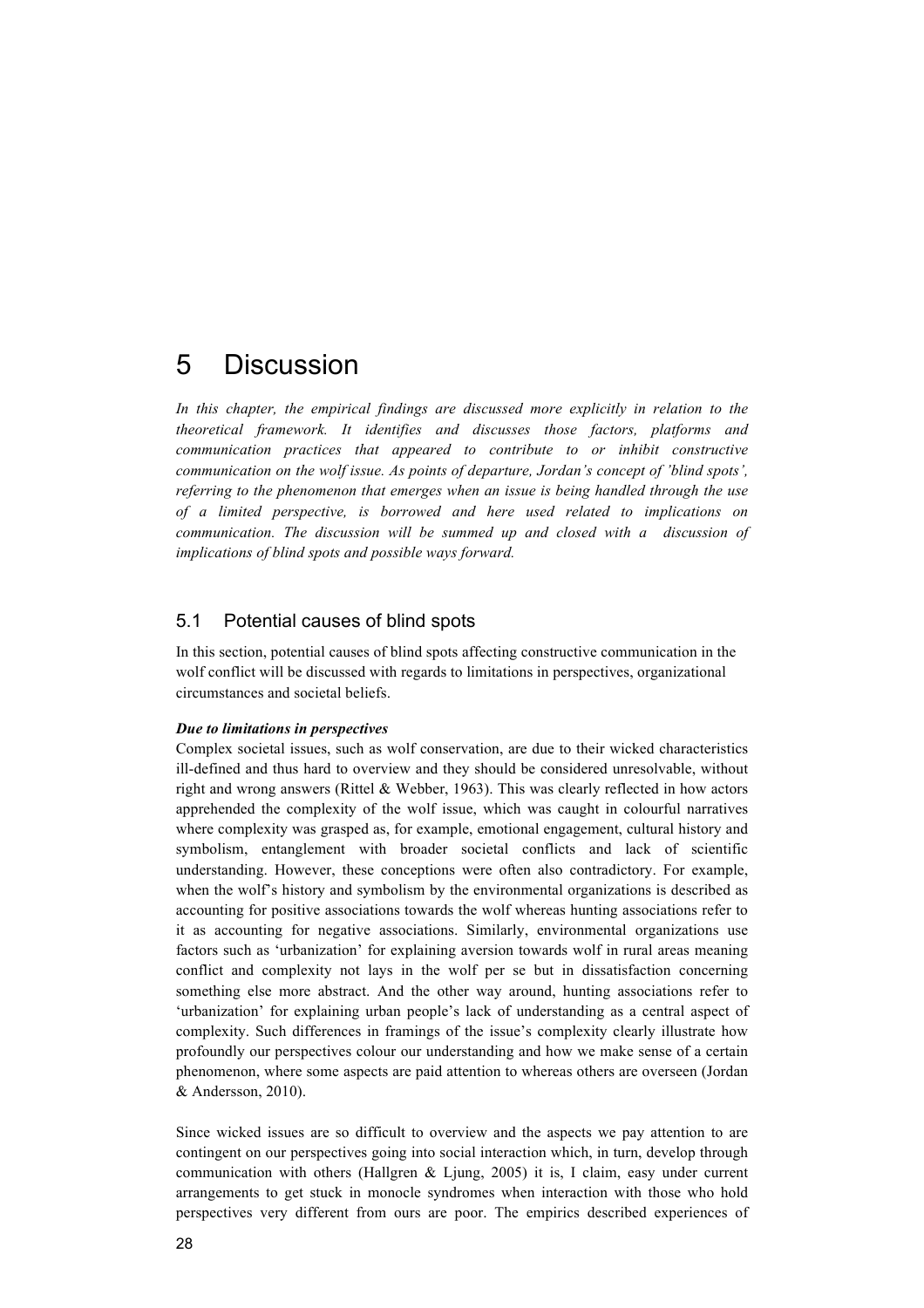'extremes' on both sides in the wolf conflict which are furthering polarization but also making polarization appear more extensive than necessary. With regards to communication, respondents experienced it was easier to talk to central representatives within 'opposing' organizations than their members with extreme views, with whom it was *"simply impossible to conduct a dialogue with".* The 'extremes' were mainly described as acting and creating conflicts behind screens in social media fora. The opportunities of perspectivetaking through communication in such fora are necessarily lower compared to communication occurring through face-to-face meetings that can decouple from strategic displays and rhetoric to win over audiences. For instance and as expressed in interviews, in social media you rather get together in groups where people express similar opinions and have more concurrent perspectives. In such foras you are more seldom encountered with opposing views and when you are your communication requires a lower degree of perspective-taking when expressing yourself than if you were meeting that person face-toface. Moreover, Jordan (2011) stresses lack of reflection upon one's actions and purposes behind those as a factor contributing to monocle syndromes. Therefore, it can be argued, those circumstances are also less conducive to intersubjective understandings. The empirics describe how face-to-face meetings mainly occur between central representatives, and accordingly that central representatives are experienced as having more nuanced views and being easier to communicate with. This, I argue, may strengthen the reasoning above claiming that interaction helps widen our perspectives and create shared understandings. However, this purpose is better realized when interaction take place face-to-face than through outdistanced communication means.

#### *Due to organizational circumstances*

As stated, blind spots often emerge because of poor complexity awareness (Jordan, 2011) and the empirical findings pointed at several organizational circumstances with regards to communication that, I argue, may hinder awareness to develop and thus bound actors to limited perspectives and rationalities further reflected in communication.

At first and in accordance with Jordan (2011), empirical findings pointed at structural conditions such as high workload and delimited job descriptions within the organizations. Such conditions may lead to oversight of aspects but also affect long-term thinking, and more importantly, hinder potentials for collaboration. 'High workload' was primarily expressed in terms of the wolf conflict requiring way too much time at the expense of other issues and tasks, and where communication was experienced as the most time consuming activity. Concerning delimitations in job descriptions I mean there is a risk blind spots in communication appear due to the fact that most organizations today locate communication responsibility at certain units or employees whereas responsibility regarding the issue itself, in this case predators, may be obliged other employed 'experts'. Challenges due to such separation of communicative practice was expressed in at least one case where the respondent was employed as a communicator and proclaimed that the experts do not understand the huge amount of time that is needed to manage social media when they post something about wolves. And more importantly, the communicators experienced they were highly dependent on support and expertise from the already time-pressed experts to at all be able to mediate in for example social media fora. So to speak, the communicator's job is to communicate in different channels but on top of that they have to defend the organizations position using expert knowledge and even conflict management. Thus, the wolf issue's complexity and level of conflict certainly put pressure on tight collaboration between communicators and experts. If this fails, due to for example high workload and strict delimitations in role descriptions, the organization's communication towards the public will lose flexibility and reflect predetermined positions.

Second and related, with a social constructivist view communicative manifestations are socially situated and, thus, the broad public will make sense of utterances differently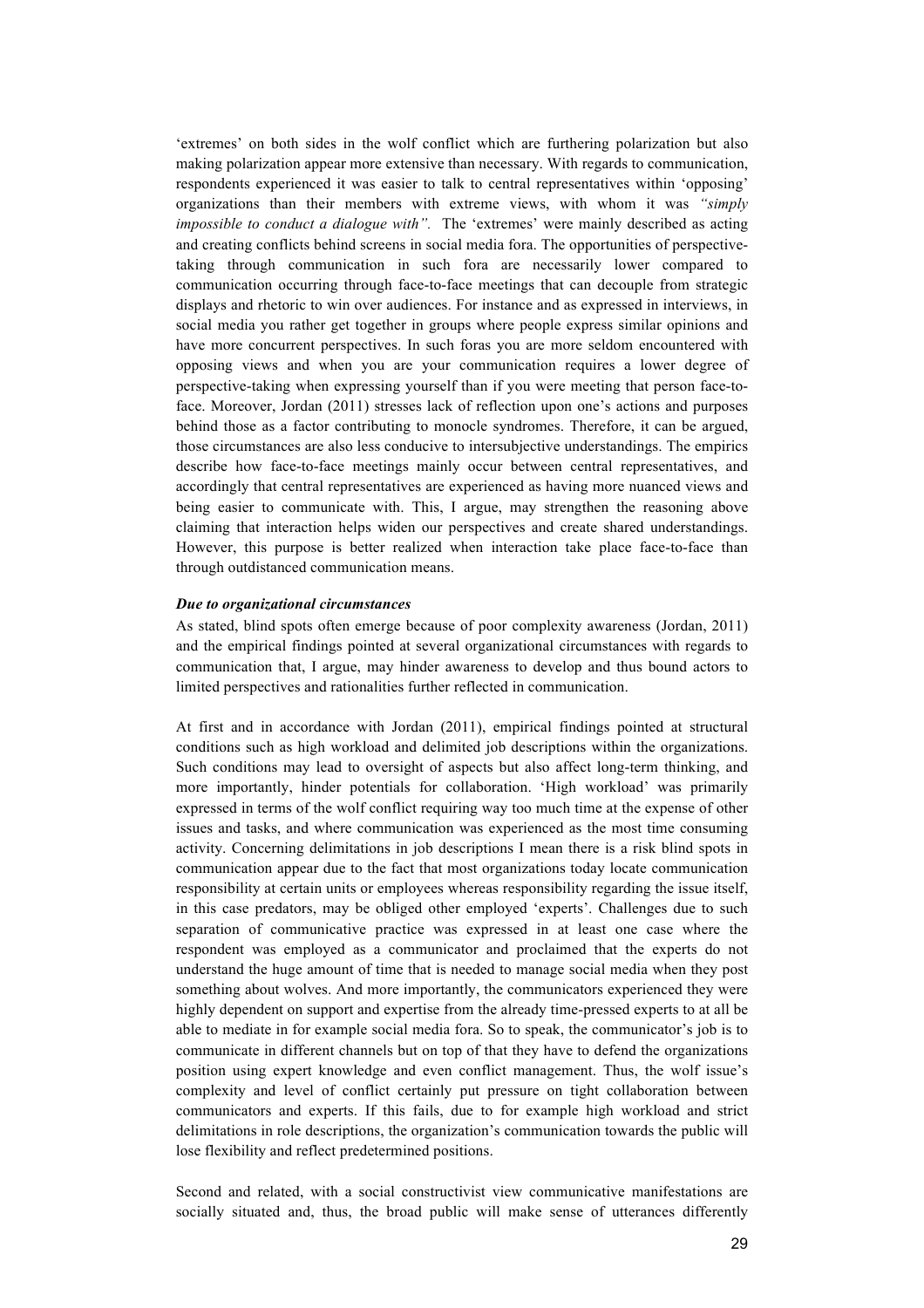depending on the context, including pre-understandings and perspectives. This may help understanding polarization from a communicative point of view, for example the expressed urban and rural tensions in the wolf conflict. Since meaning is created in the respectively context an organizations' communicative manifestation may be interpreted as a solution by one camp and a problem by another. What is evident is that the platforms and channels for communication used by most organizations are not capable of bridging those contexts by furthering intersubjective understanding. Empirical findings discern feelings of great concern regarding other actors' lack of understanding about the complexity of the wolf issue or certain aspects. So to speak, critique was from both sides mainly directed towards others' limited perspectives and seldom reflective about one's own assumptions and limitations. Accordingly, if an opponent fails in displaying openness, oneself is not willing to make any such attempts. However, the empirics show how expectations from one's own camp, rather than the opposing, to a high degree affected and possibly steered organizations approaches to communication. For example, this phenomenon was expressed when an organization held a 'low profile' and experienced they therefore got scold from own supporters. Likewise, if acting in accordance with outer expectations from one's faithful followers the organization were likely to get positive attention and publicity.

Third, medias competition for public attention through sensationalism, i.e. dramaturgy, appeared in the empirical findings to be a component adding to the complexity and blind spots through creation of exaggerated views. This can be viewed as a result of structural conditions, which force actors, organizations and individuals, to appear strategic and bounded to certain perspectives. For example, situations are described where media contact an organization since they want a representative to a news segment who, for example, is 'positive' towards wolves. The purpose of the news segment may be to give a nuanced view from different angles and different actors but one wonders what actually happens when media impose roles on actors with premises bounded to, for instance, 'pro' or 'against'. So to speak, actors are being put in pre-determined pigeonholes. Moreover, medias inherent inflexibility, concerning for example word-, space- and time limits as well as limited opportunities for reporters to deepen one's understanding in every topic at hand, contributes to problematic since blind spots in public communication will have profound consequences on public perceptions as well.

#### *Due to societal beliefs*

Situating the causes to blind spots discussed above in the context of modernity enables us to lift the explanations from organizational and individual levels to ideas of modern society as a whole. In doing so rationalities underpinning communication about wicked issues reveal, concerning for example communicative legitimacy through science and facts and communication with strategic orientation.

At first, concerning science and facts the case shows scientific knowledge constitutes the premises of legitimacy on which one's and others' communicative utterances are based upon but science also serves strategic purposes as a tool in conflict management or for fulfilling rhetoric goals. This goes in line with Habermas (1984) critical theory of modernity which mean society are being rationalized and thus, instrumental and technological rationality of the system's structures and institutions comes to dominate at the expense of intersubjective understanding of the life-world. The empirics confirm the idea of how instrumental and technological rationality becomes reflected in communication. For example, all organizations put emphasis on the importance of sticking to science and facts when communicating about the wolf issue and some explicitly consider their role in society as transferring scientific knowledge and thus educate the public. And furthermore, in complexity and conflicts science is described as the only thing to rely on. If your utterance is based on scientific understanding, then it is at least not wrong and you can, as someone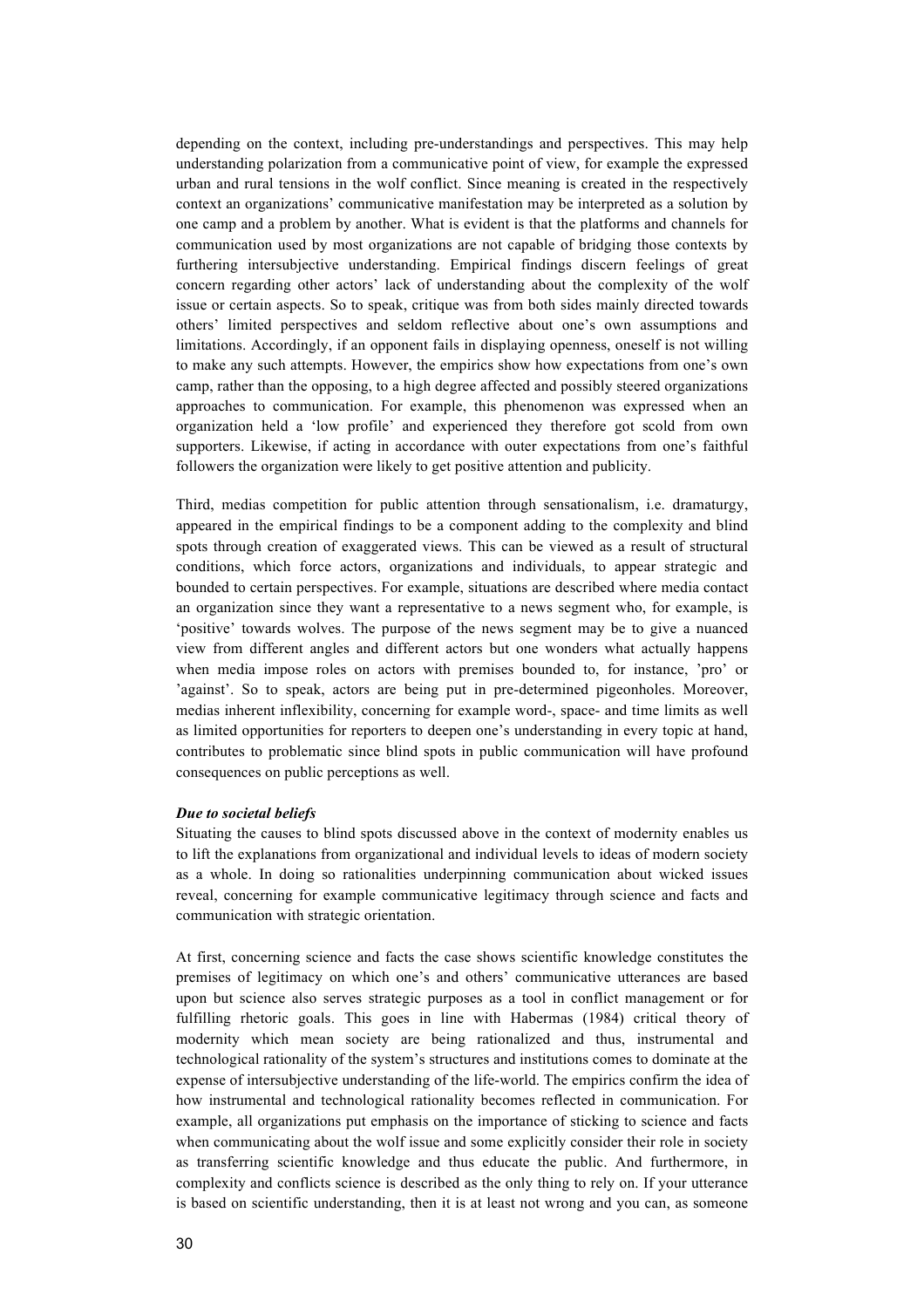noted, 'rest on your laurels'. Science in this case is perceived as a solid ground balancing between emotionally informed wills and offering navigation when things are complex.

Although social and moral aspects of complexity are recognized within the apprehensions of complexity science is simply perceived as providing legitimacy when communicating. This paradox was particularly evident regarding hunting associations which in general inform their arguments by using social aspects and social threats concerning wolves. Yet, when describing what the organizations (and not the individuals) consider as important when communicating about the wolf issue (organizational guidelines for example) utterances based on scientific evidence was stressed as most important. I mean this adaption and example in particular, but the overall scientific focus in general, at least says something about what rationality is underpinning communication and thus how societal issues are being managed today. However, both representatives from hunting associations and environmental organizations also problematized the current emphasis on science at the expense of humans in discussions about wolf conservation. Is this critique something indicating a paradigm shift? If not, Habermas would say there is a risk today's wicked issues are being managed by technocrats. Or what Jordan (2011) in operational terms would call limited perspectives and monocle syndromes.

Furthermore, rationalization of modern society is according to Habermas (1984) strategic in that sense that it leads action oriented towards outcome instead of, as communicative rationality promises, intersubjective understanding. The ways actors construe goals for communication point at such strategic approaches. So to speak, communication was framed purposeful in that sense that it was oriented towards goals such as 'educating', 'influencing' or 'branding'. When steering media so as power, money and influence gain communicative power, Habermas (1984) says, there is no discursive communicative processes. In the empirics, such pathology of modernization was actually explicitly questioned when one respondent reflected upon a possible discrepancy within the organization. The respondent thought too much effort was put on branding and wondered whether it would be ten times more meaningful to prioritize participating in meetings instead of counting number of publications.

## 5.2 Implications of blind spots and possible ways forward

To sum up, in this study the underlying factors that may inhibit constructive communication appeared to pertain to (1) overreliance on scientific authority, (2) 'othering' of opponents, (3) communication as one way transmission of information with educative or strategic goals, (4) dramaturgy of media and (5) competitiveness of debate. In this context, I argue these factors are undesirable in that sense that they force actors to participate in discourse with perspectives bounded to roles and positions and, thus, further prevent communication practice oriented towards reaching mutual understanding. A consequence is that actors interpret every utterance or act as hostile and likewise counter with attempts to defend ones position. Interaction among the actors becomes poor as trust decreases accordingly. As someone noted, the already 'dug trenches' make interaction, i.e. communication, with other actors very difficult to re-establish. However, the empirical findings also show NGOs are, indeed, not giving up on external communication to the public. With a social constructivist view one may thus wonder how actors influence public perceptions when external communication reflect perspectives bounded to roles and fixed positions? This study cannot answer *how* it influences but through the glasses of the theoretical framework it can at least claim *it does* influence. Therefore, implications of factors inhibiting constructive communication can be said to go far beyond decreased opportunities for managing wicked issues in constructive ways.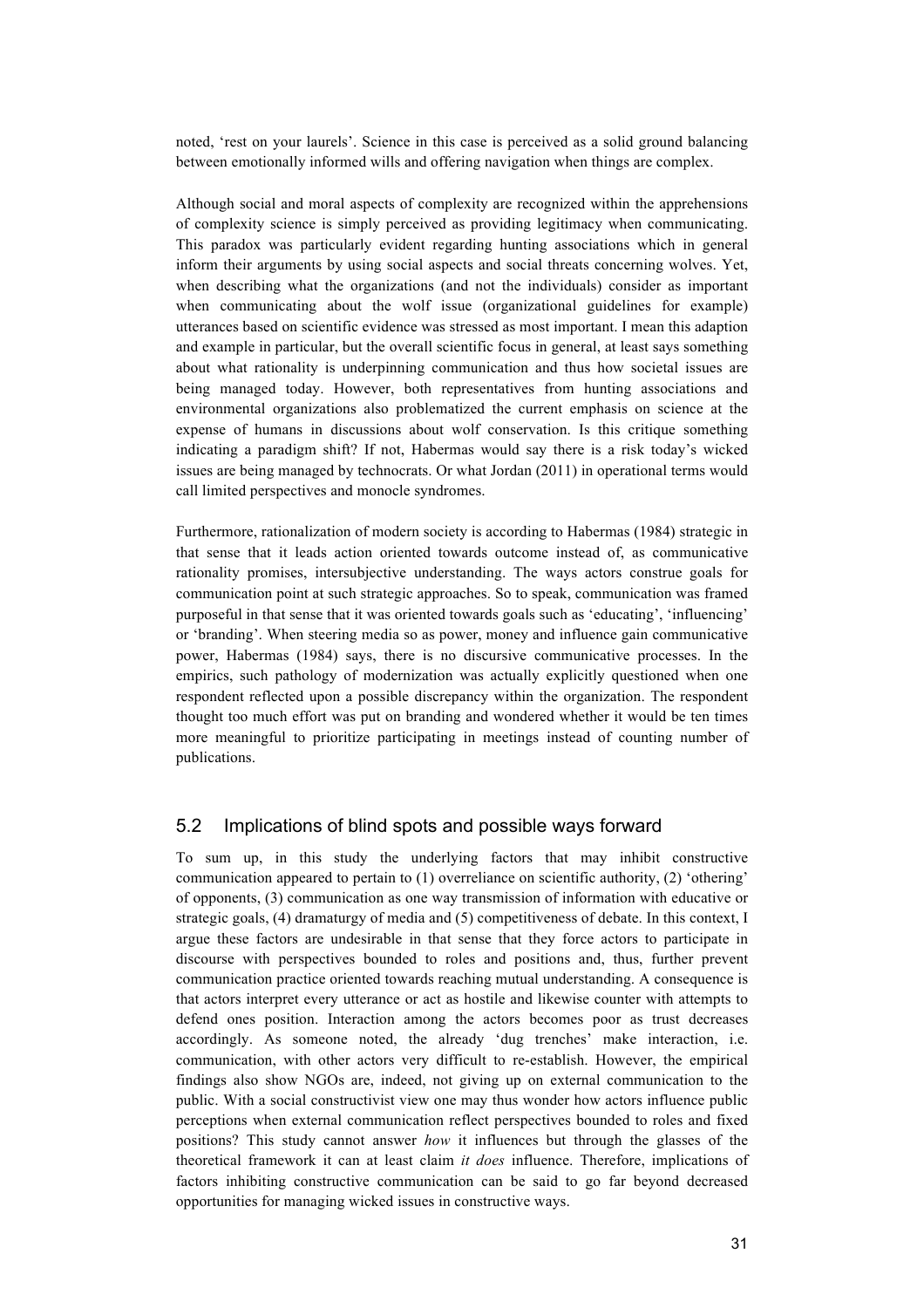However, also factors that may contribute to constructive communication, revealed in this study, such as (1) reflections on multiple dimensions of the conflict and (2) multiple roles, including expressions of potential shared positionality, private and professional roles as well as critical reflections of self-images versus attributed external identities. These show how individuals to some degree recognizes the dynamics and fluently of roles but also how roles may come with underlying premises, such as external expectations, influencing how one choose to deal with a task or issue. And another, (3), is the commitment to the substantive issue by both sides of the conflict which at least shows there are willingness to stick to the matter at hand and disentangle it from broader societal conflicts. However, if unreflected it is probably rather a negative since there is a major risk important aspects of the complexity of the issue are by-passed and unconsidered when managing the issue and communicating. Furthermore, (4) is the fact that there are multiple arenas for discussion and not one, such as mass media, controlling everything. Although, many critical reflections but also needs emerged with regards to those arenas for communication. Some explicitly called for arenas where actors get a chance to deepen and broaden discussions, go into different rationales and create understandings for each other's perspectives. Accordingly and with a Habermasian view, the arenas for communication should free actors from roles and bounded rationality and, thus, promote public perspectives on the issue (Habermas, 1984).

This study has, so far, revealed and discussed underlying factors, platforms and communication practices that *hinder* or *contribute to* constructive communication, and those have been torn between individual efforts and structural factors. For example, individual efforts have concerned efforts to take multiple roles, relate critically to one's assumptions and display openness to other perspectives whereas structural factors have concerned organizational structures but also arenas for communication, arguing that certain arenas due to their format are more conducive to constructive communication than others. On top of that, premises behind communication, for example purposes and goals, have been concerned. Which factors have most profound influence on communication? Is it the arenas for communication, individual's awareness or the premises behind communication? A reasonable claim is that all three are interacting. Investigating *how* they interact and perhaps reinforce each other was not within the scope of this study but, nevertheless, the study contributes with identification of factors, platforms and pathways affecting the ways NGOs communicate constructively in the Swedish wolf conflict, and within the whole breadth of these three categories. However, some interrelations can be distinguished. For example, if considering structural factors such as arenas for communication they, in turn, seem to come with certain inherent premises. For instance, debates come with premises encouraging participants to beat the opponent by impressing the audience and, similarly, social media is very much about being liked, driven by an 'most likes win' mentality. Therefore, how the individual act in such a communicative situation is certainly highly characterized by the 'communication format'. If the structures inhibit rather than support constructive communication it is probably much more difficult for an individual to practice it. It may be possible but it is perhaps not reasonable to expect it from someone. I argue it, on one hand, is more justifiable to call for new arenas that facilitate constructive communication than expecting individuals to practice it when conditions are poor and even obstructive. In that sense the study positions on the structure side of the structure and agency spectrum. On the other hand, I claim individuals are at the same time building or reproducing structures when acting and communicating, but also when deciding on format and processes for managing a wicked issue.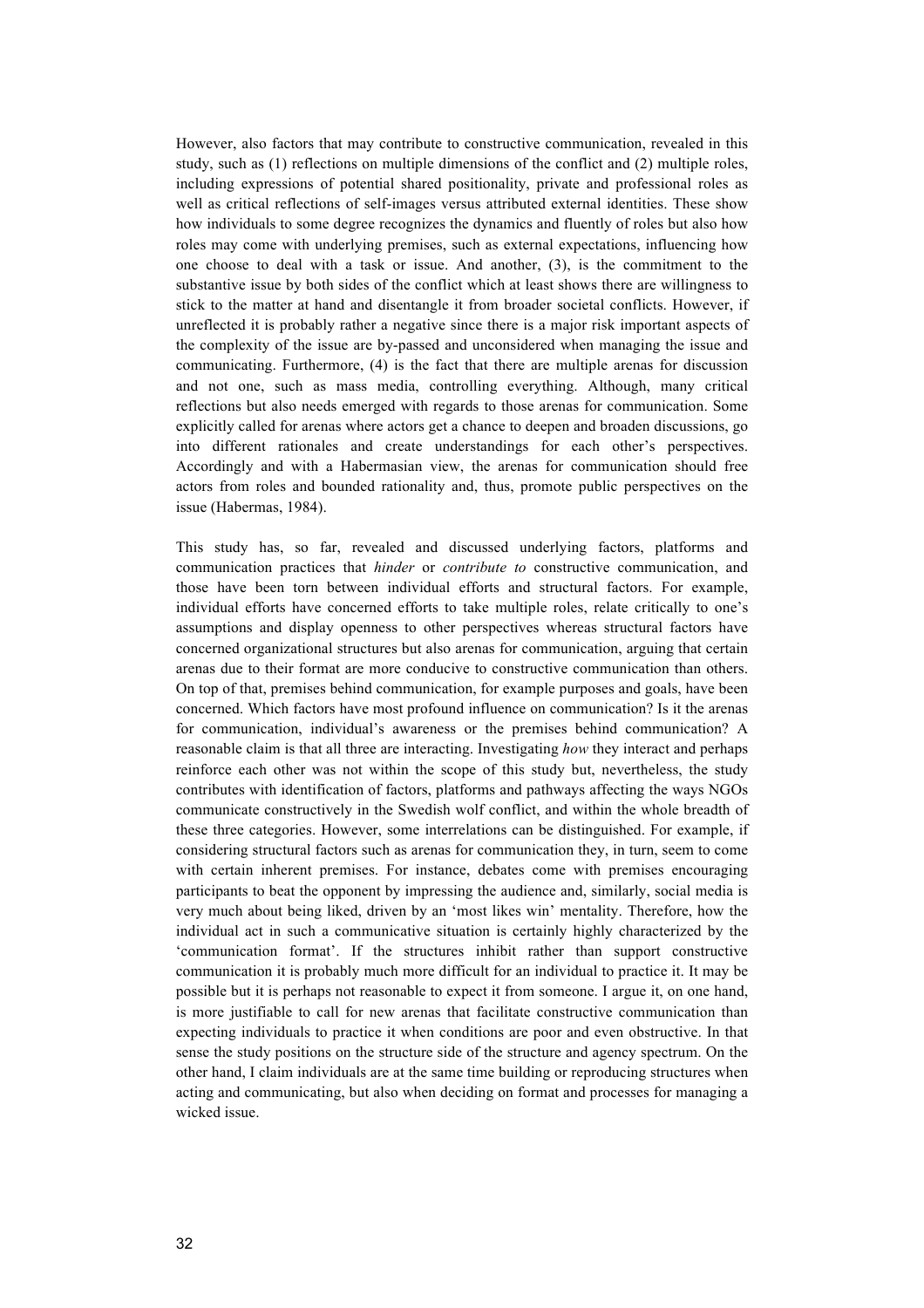## 6 Conclusions

In a world of wicked issues, where polarization and conflict not seldom become expressions of complexity and diverging perspectives, communication platforms that encourage collaboration across previous trenches are necessary. Indeed, today's networked society offers several platforms for communication and, as the study shows, individuals as well as organizations certainly invest in and seize the opportunities to use the digital platforms for one's communicative purposes. Therefore, such media come to reflect wicked issues of society, such as the Swedish wolf conflict. Although fundamental characteristics of wicked issues concern high degree of uncertainty and thus lack of right and wrong answers, the wolf conflict can easily be taken for a conflict between 'wolf huggers' and 'wolf haters' arguing either 'pro' or 'against'. Some NGOs are typically associated with such positions but, however, this study contributes with understanding of how individuals within the organizations are sliding between positions and multiple roles when reflecting on multiple dimensions of the conflict and its complexity. The camps that appear can with this understanding be considered as a consequence of shortcomings related to the arenas most frequently used for communication, in which complexity simply does not fit within and constructive approaches to communication are inhibited or even antagonized. For example, digital platforms for communication, including homepages, social media and blogs, but also mass media and face-to-face communication in debate formats appear to be less conducive to complexity awareness by hindering actors ability to perspective-take and display openness towards others. Through those channels, communication tends to reflect rationality bounded to pre-determined positions. This phenomenon may, moreover, be an implication of too fixed formats due to for example time, space and language limits. But also organizational factors and circumstances, such as delimited job descriptions, may have profound impact on communicative practice.

Moreover, the study reveals that purposes and goals behind communication particularly are construed as 'disseminating information' in order to 'educate', 'strengthen the brand' or 'influence'. If the potentials for ways forward in the wolf conflict lays in finding common grounds and, accordingly, constructive communication to this end is viewed as co-learning and a process of developing shared understanding, the informative and educative approach can be said to miss those communicative qualities. Communication rather becomes an expression of one-way rhetoric and opportunities for co-learning through the communicative act are eliminated. One can say some arenas associated with communication today, such as digital platforms, come with certain premises which promote strategic approaches oriented towards self-achievement. This study concludes such arenas must be used in a conscious, critical and reflective way when circumstances are complex and fraught with conflict. However, on a societal level this becomes an egg and hen issue since one can also reason it is the instrumental and strategic rationalities (the underlying premises, i.e. goals for communication) of modern society, which are steering actions in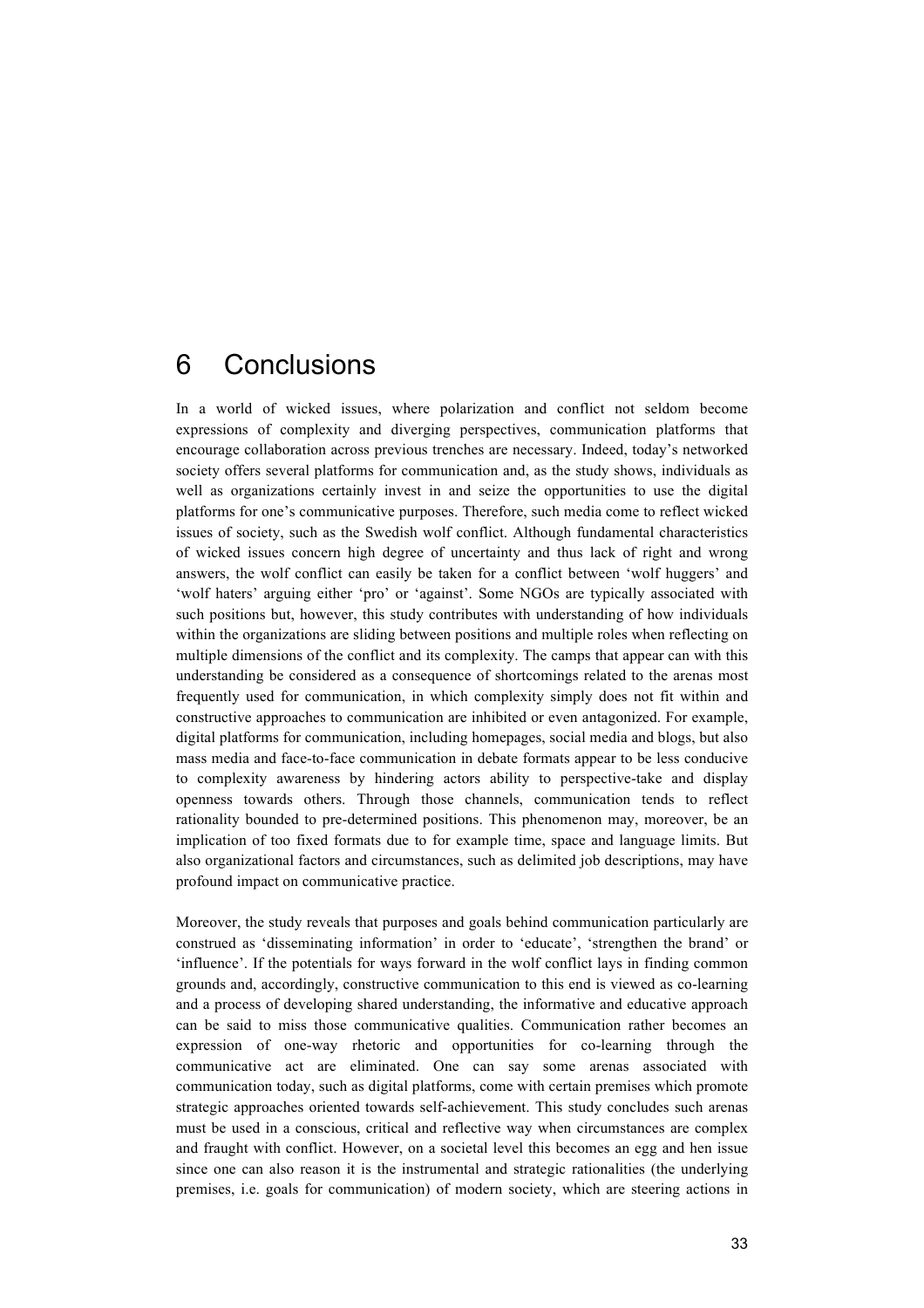society toward outcome and, hence, drive a technological development through which these strategic arenas for communication develop.

By using the Swedish wolf conflict as a case, the overall aim of the study was to explore approaches and experiences related to communication in wicked issues in order to reveal underlying factors, which may contribute to or inhibit constructive communication to occur. The study shows such factors can be explored in three different categories pertaining to structures (structural conditions), agency (individuals efforts) and underlying premises behind communication. Although these categories are viewed as intertwined, where factors are interacting in a highly complex way, the theoretical framework turned out to best inform the study on a structural level. Identified inhibiting factors and thus potentials for improvements were most apparent in terms of (1) overreliance on scientific authority, (2) 'othering' of opponents, (3) communication as one way transmission of information with educative or strategic goals, (4) dramaturgy of media and (5) competitiveness of debate.

Furthermore and at last, the study concludes it cannot evaluate neither individuals' nor NGOs' capacity to grasp complex wholes of wicked issues or to practice constructive communication. However, it opens up for discussions and further inquiry on how organizations, processes and platforms can help instead of hinder participants to develop complexity awareness and constructive communication praxis. How do arenas for communication look like in practice when they facilitate processes of co-learning, new ideas and collaborative visions? How can these be flexible enough to manage complexity, uncertainty and change but also handle participants that are sliding between positions and professional, private, and outer attributed roles and identities? This is critical if we are to achieve a less polarized discussion on wildlife conservation and other contested wicked issues of society today.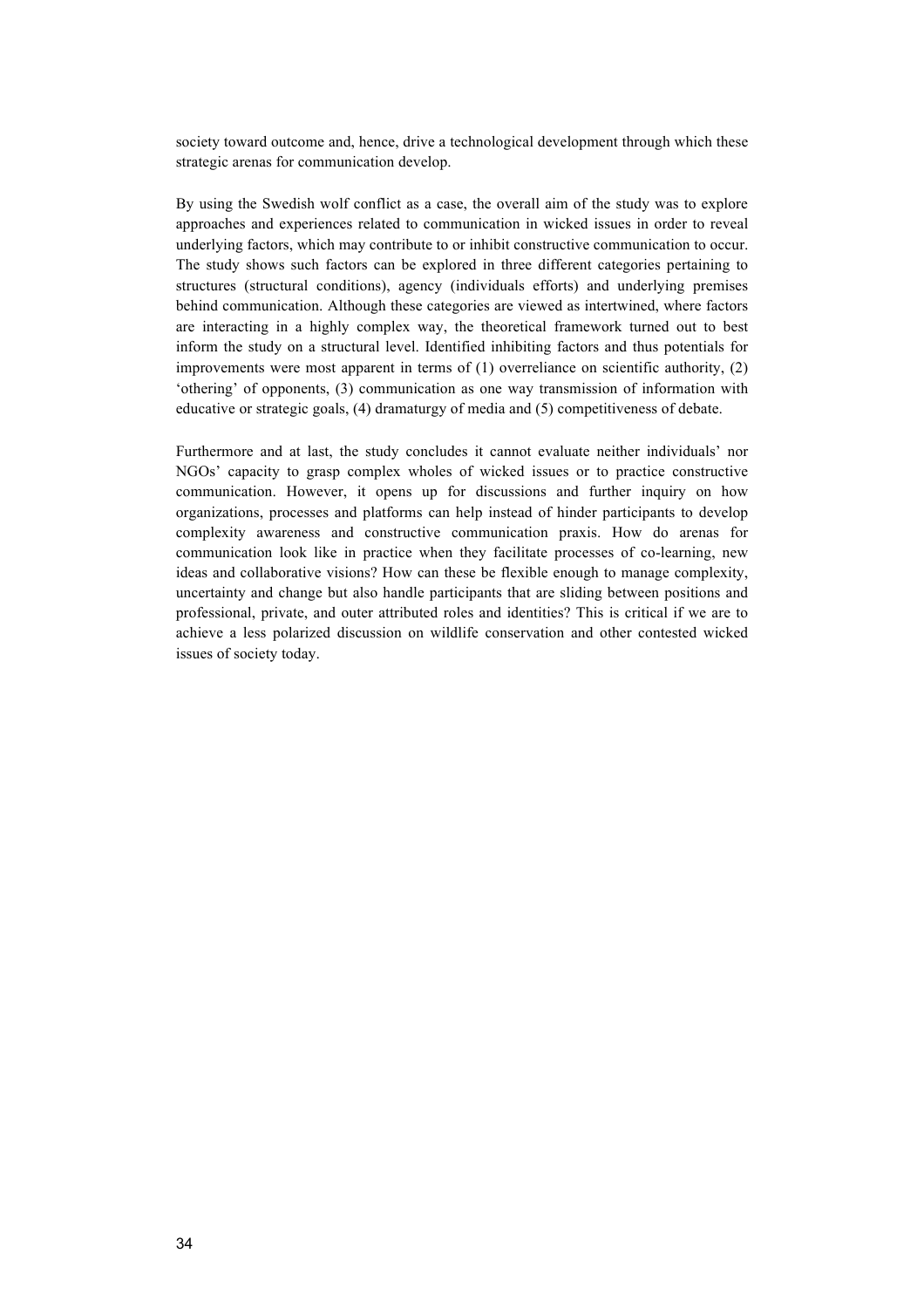## 7 References

Andersson, P. 2009. *Perspektivvandringar, Att arbeta med trygghetsfrågor i lokalsamhället.* Göteborg: Elanders.

Bryman, A. 2011. *Samhällsvetenskapliga metoder.* 2th ed. Malmö: Liber AB.

Chapman, J., et al. 2009. *"Policy making must start from the idea that there is no single way to identify a problem…" Connecting the dots.* Eindhoven, Lecturis.

Charon, J.M. 2010. *Symbolic Interactionism: An Introduction, An integration.* Boston: Pearson Education.

Conklin, J. 2005. *Dialogue Mapping: Building Shared Understanding of Wicked Problems, chapter 1.* Wiley.

Cox, R. 2006. *Environmental Communication and the Public Sphere.* 3rd ed. London: SAGE.

Dillon, M. 2014. *Introduction to Sociological Theory: Theorists, Concepts and their Applicability to the Twenty-First Century.*  $2^{th}$  ed. Chichester: John Wiley & Sons.

Elling, B. 2008. *Rationality and the Environment: Decision-making in Environmental Politics and Assessment.* London: Earthscan.

Essen, E., et al. 2015. The radicalisation of rural resistance: How hunting counterpublics in the Nordic countries contribute to illegal hunting. Journal of Rural Studies, vo 39, pp. 100-209

European Comission. Large carnivores in the EU – the Commission's activity on large carnivores. [online] (2015-07-25)

Available at:

http://ec.europa.eu/environment/nature/conservation/species/carnivores/index\_en.htm

Gregen, K.J., et al. 2002. *Realizing Transformative Dialogue. The Transformative Power of Dialogue*. Public Policy Analysis and Management, vo 12

Grint, K. 2008. *Wicked problems and Clumsy Solutions: the Role of Leadership.* Clinical Leader, 2.

Habermas, J. 1984. *The Theory of Communicative Action, vol. 1: Reason and the Rationalisation of Society.* Cambridge: Polity Press

Habermas, J. 1987. *The Theory of Communicative Action, vol. 2: Lifeworld and System: A Critique of Functionalist Reason.* Cambridge: Polity Press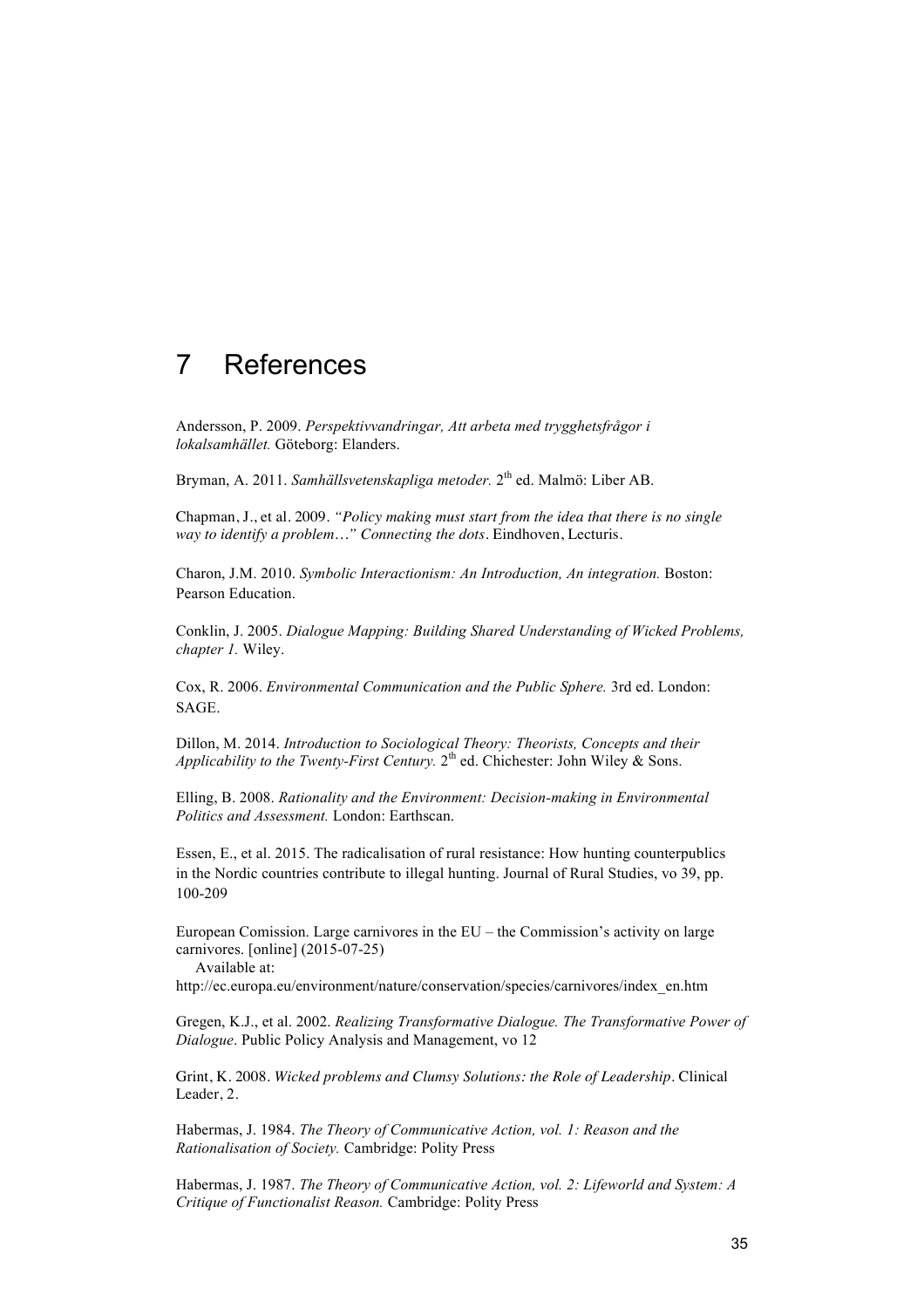Habermas, J. 1964. *The Public Sphere: An Encyclopeida article, New German Critique, vo 3,* pp. 49-55.

Hallgren, L., Ljung, M. 2005. *Miljökommunikation.* Lund: Studentlitteratur AB.

Herlitz, G. Peterson, P. 2011. Vargen: kramdjur och hatobjekt. Sweden: Liber.

Jordan, T. 2011. *Skilful Engagement with Wicked Issues: A Framework for Analysing the Meaning-making Structures of Societal Change Agents.*

Jordan, T., Andersson, P. 2010. *Att hantera de svårlösta samhällsfrågorna, en tankeskrift från Tryggare och Mänskligare Göteborg.* Göteborg: Elanders.

Kegan, R., Laskow Lahey, L. 2009. *Immunity to change.* United States: Harvard Business School Publishing Corporation.

Krauss, R.M., Morsella, E. 2006. Communication and conflict. In Deutsch, M., Coleman, PT., Marcus, EC. (Eds): *The handbook of conflict resolution–theory and practice*. San Francisco: Jossey-Bass

Kvale, S., Brinkmann, S. 2014. *Den kvalitativa forskningsintervjun*. 3<sup>th</sup> ed. Lund: Studentlitteratur AB.

Kvale, S., Brinkmann, S. 2009. *Interviews: Learning the Craft of Qualitative Research Interviewing.* 2<sup>nd</sup> ed. California: SAGE Publications.

Rittel, H.W., Webber, M.M. 1973. *Dilemmas in a General Theory of Planning*. Policy Sciences, 4, pp. 155-169.

Sandström, C., et al., 2014. *Attityder till rovdjur och rovdjursförvaltning.* Umeå.

Smith Graham. 2003. *Deliberative Democracy and the Environment*. Deliberative democracy and green political theory, pp. 53-76.

Trost, J. 2010. *Kvalitativa intervjuer.* 4th ed. Lund: Studentlitteratur AB.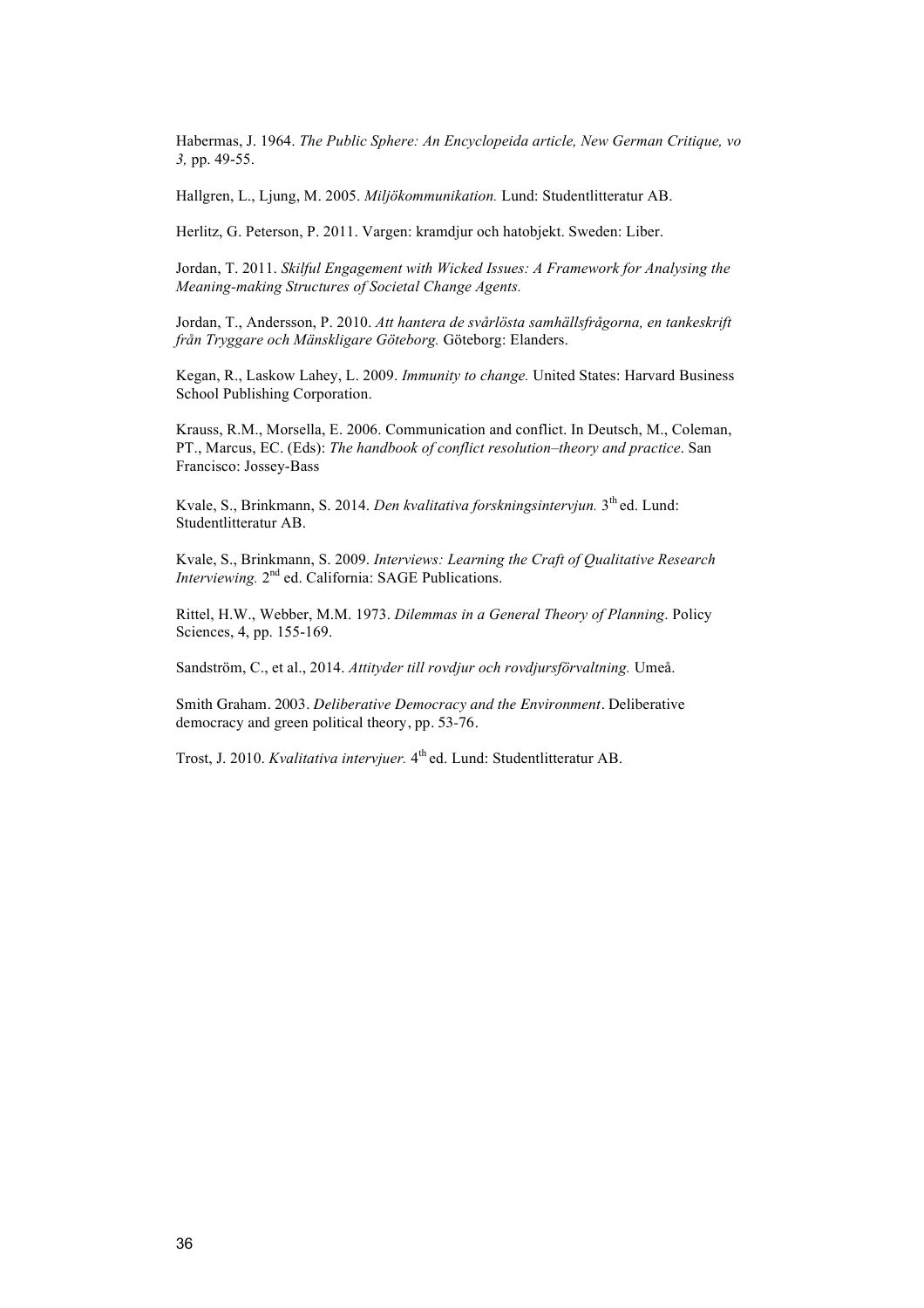# Appendix 1: Interview guide

 $X =$  the organization the respondent works for

- $Y =$  organization/organizations on 'the opposing side' in the conflict
	- Skulle du vilja berätta kort om din bakgrund?
		- o ev utbildning?
		- o ev tidigare jobb?
		- o ev tidigare roller på X?
	- Skulle du vilja berätta kort om din nuvarande roll på X?

#### **Vargfrågan idag**

- Hur skulle du beskriva vargfrågan? Vad handlar den om?
- Hur skulle du beskriva problematiken?
- Vad upplever du som mest problematiskt? Varför?
- Hur skulle du beskriva komplexiteten i frågan? Är det en komplex fråga? I sådant fall:
	- o Varför är det en komplex fråga?
	- o Vad består komplexiteten av?
	- o Kan du sätta fingret på några särskilda saker/omständigheter som gör frågan komplex?
- Hur upplever du den här komplexiteten (som du beskriver)? Finns det några särskilda situationer/sammanhang där komplexiteten i vargfrågan blir extra tydlig eller särskilt problematisk?
- Påverkar den här komplexiteten som du beskriver dig på något sätt? I sådant fall hur?

#### **Organisationen**

- Hur ser du på Xs roll i vargfrågan?
- Varför engagerar det X? Vad driver er i ert arbete?
- Skulle du säga att alla på X är överrens om vad vargfrågan handlar om?
	- o Vad som är problematiskt?
	- o Vad komplexiteten består av?
	- o Hur frågan bör hanteras?
- Hur skulle du beskriva Xs (olika) perspektiv i frågan? *Med perspektiv tänker jag på hur X ser på vargfrågan, perspektiv som kan ligga bakom och färga de tankar och åsikter kring vargfrågan som X har. Till exempel värderingar.*
- Varför har X det perspektivet? Finns det särskilda omständigheter/erfarenheter som påverkar X perspektiv i frågan?
- Skulle du säga att X roll har förändrats (historiskt)? På vilket sätt? Varför?
- Tror du att X roll förändras nu eller kommer att förändras? På vilket sätt? Varför?
- Hur ser du på X framtida roll i vargfrågan?
- Hur skulle du beskriva att X ser på kommunikation?
	- o Varför är det viktigt?
	- o Syfte? Vad vill ni uppnå?
	- o Finns det någon uppsatt policy eller andra ramar ni måste förhålla er till?

#### **Andra aktörer**

- Varför tror du att frågan engagerar andra organisationer, till exempel Y?
- Hur skulle du beskriva Y? Vilka är dom? Har Y några särskilda egenskaper?